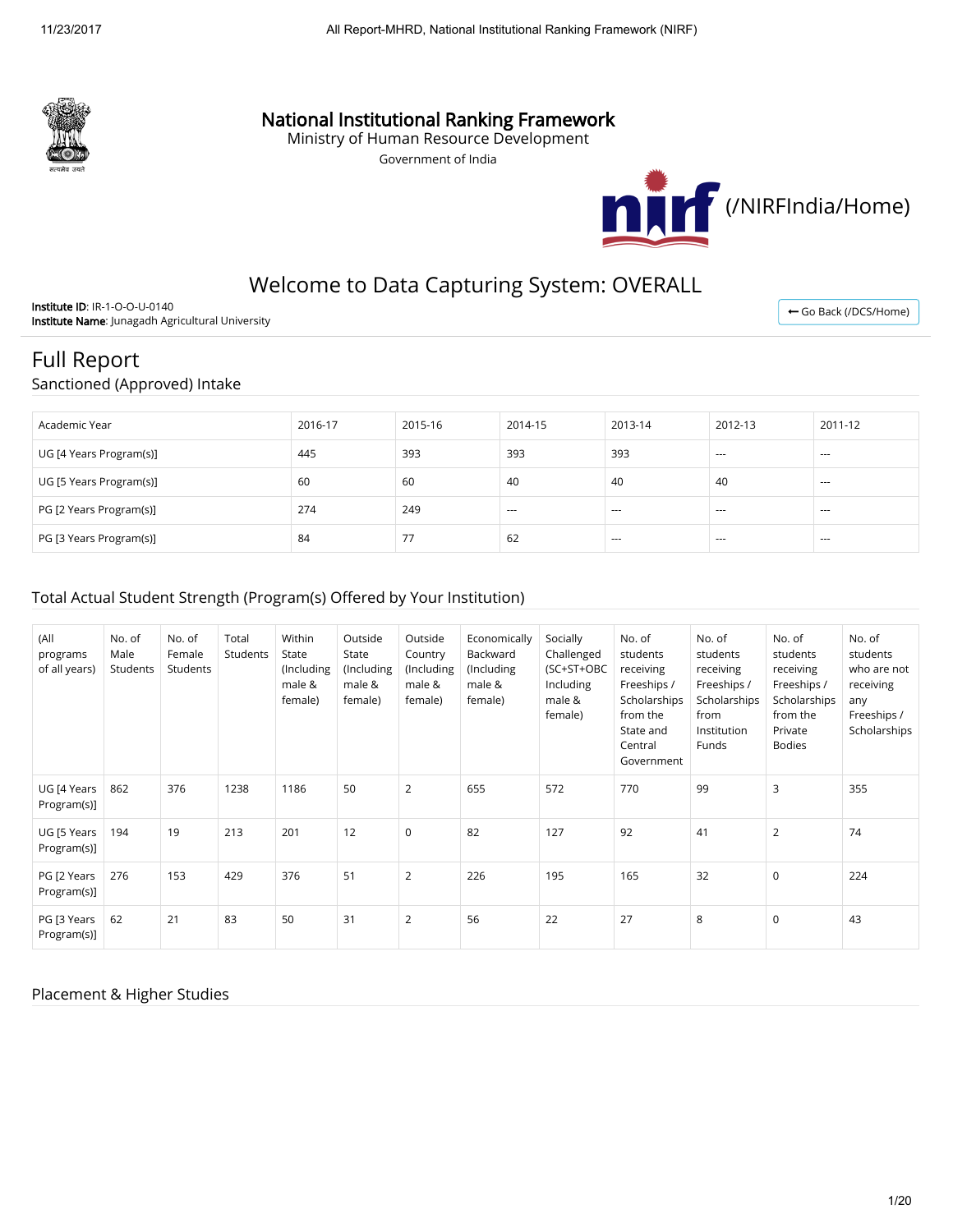|                  | UG [4 Years Program(s)]: Placement & higher studies for previous 3 years |     |                                                       |                  |                                  |                  |                                                          |             |                                                        |                              |                                                                      |         |                                                             |
|------------------|--------------------------------------------------------------------------|-----|-------------------------------------------------------|------------------|----------------------------------|------------------|----------------------------------------------------------|-------------|--------------------------------------------------------|------------------------------|----------------------------------------------------------------------|---------|-------------------------------------------------------------|
| Academic<br>Year | No. of first year<br>students intake<br>in the year                      |     | No. of first year<br>students admitted<br>in the year | Academic<br>Year | No. of students<br>Lateral entry | admitted through | Academic<br>Year                                         | time        | No. of students<br>graduating in<br>minimum stipulated | No. of<br>students<br>placed | Median salary of<br>placed graduates<br>(Amount in Rs.)              |         | No. of<br>students<br>selected for<br><b>Higher Studies</b> |
| $(2011-12)$      | 266                                                                      | 224 |                                                       | $(2012-13)$      | 43                               |                  | $(2014-15)$                                              | 209         |                                                        | 111                          | 181900 (One Lakh<br>Eighty One<br>Thousand Nine<br>Hundred)          |         | 91                                                          |
| $(2012 - 13)$    | 340                                                                      | 298 |                                                       | $(2013-14)$      | 47                               |                  | $(2015-16)$                                              | 315         |                                                        | 138                          | 211800 (Two Lakh<br>Eleven Thousand<br>Eight Hundred)                |         | 111                                                         |
| $(2013-14)$      | 393                                                                      | 333 |                                                       | $(2014-15)$      | 47                               |                  | $(2016-17)$                                              | 350         |                                                        | 168                          | 223500 (Two Lakh<br><b>Twenty Three</b><br>Thousand Five<br>Hundred) |         | 98                                                          |
|                  |                                                                          |     |                                                       |                  |                                  |                  |                                                          |             |                                                        |                              |                                                                      |         |                                                             |
|                  | UG [5 Years Program(s)]: Placement & higher studies for previous 3 years |     |                                                       |                  |                                  |                  |                                                          |             |                                                        |                              |                                                                      |         |                                                             |
| Academic<br>Year | No. of first year<br>students intake<br>in the year                      |     | No. of first year<br>students admitted<br>in the year | Academic<br>Year | No. of students<br>Lateral entry | admitted through | Academic<br>Year                                         | time        | No. of students<br>graduating in<br>minimum stipulated | No. of<br>students<br>placed | Median salary of<br>placed graduates per<br>annum (Amount in<br>Rs.) |         | No. of<br>students<br>selected for<br><b>Higher Studies</b> |
| $(2010-11)$      | $\mathbf 0$                                                              | 0   |                                                       | $(2011-12)$      | $\mathbf 0$                      |                  | $(2014-15)$                                              | $\mathbf 0$ |                                                        | $\mathbf 0$                  | 0 (Zero)                                                             |         | $\mathsf 0$                                                 |
| $(2011-12)$      | 33                                                                       | 28  |                                                       | $(2012-13)$      | 0                                |                  | $(2015-16)$                                              | 27          |                                                        | 19                           | 420000 (Four Lakh<br>Twenty Thousand)                                |         | 8                                                           |
| $(2012-13)$      | 40                                                                       | 34  |                                                       | $(2013-14)$      | $\mathsf 0$                      |                  | $(2016-17)$                                              | 31          |                                                        | 22                           | 444000 (Four Lakh<br>Forty Four Thousand)                            |         | 9                                                           |
|                  |                                                                          |     |                                                       |                  |                                  |                  |                                                          |             |                                                        |                              |                                                                      |         |                                                             |
|                  | PG [2 Years Program(s)]: Placement & higher studies for previous 3 years |     |                                                       |                  |                                  |                  |                                                          |             |                                                        |                              |                                                                      |         |                                                             |
| Academic<br>Year | No. of first year<br>students intake in the<br>year                      |     | No. of first year<br>students admitted in<br>the year |                  | Academic<br>Year                 |                  | No. of students graduating<br>in minimum stipulated time |             | No. of<br>students<br>placed                           | Median salary of placed      | graduates (Amount in Rs.)                                            | Studies | No. of students<br>selected for Higher                      |
| $(2013-14)$      | 203                                                                      |     | 144                                                   |                  | $(2014-15)$                      | 108              |                                                          |             | 95                                                     |                              | 255300 (Two Lakh Fifty Five<br>Thousand Three Hundred)               | 11      |                                                             |
| $(2014-15)$      | 216                                                                      |     | 187                                                   |                  | $(2015-16)$                      | 118              |                                                          |             | 86                                                     |                              | 17<br>259900 (Two Lakh Fifty Nine<br>Thousand Nine Hundred)          |         |                                                             |
| $(2015-16)$      | 249                                                                      |     | 220                                                   |                  | $(2016-17)$                      | 189              |                                                          |             | 120                                                    |                              | 302700 (Three Lakh Two<br>Thousand Seven Hundred)                    | 15      |                                                             |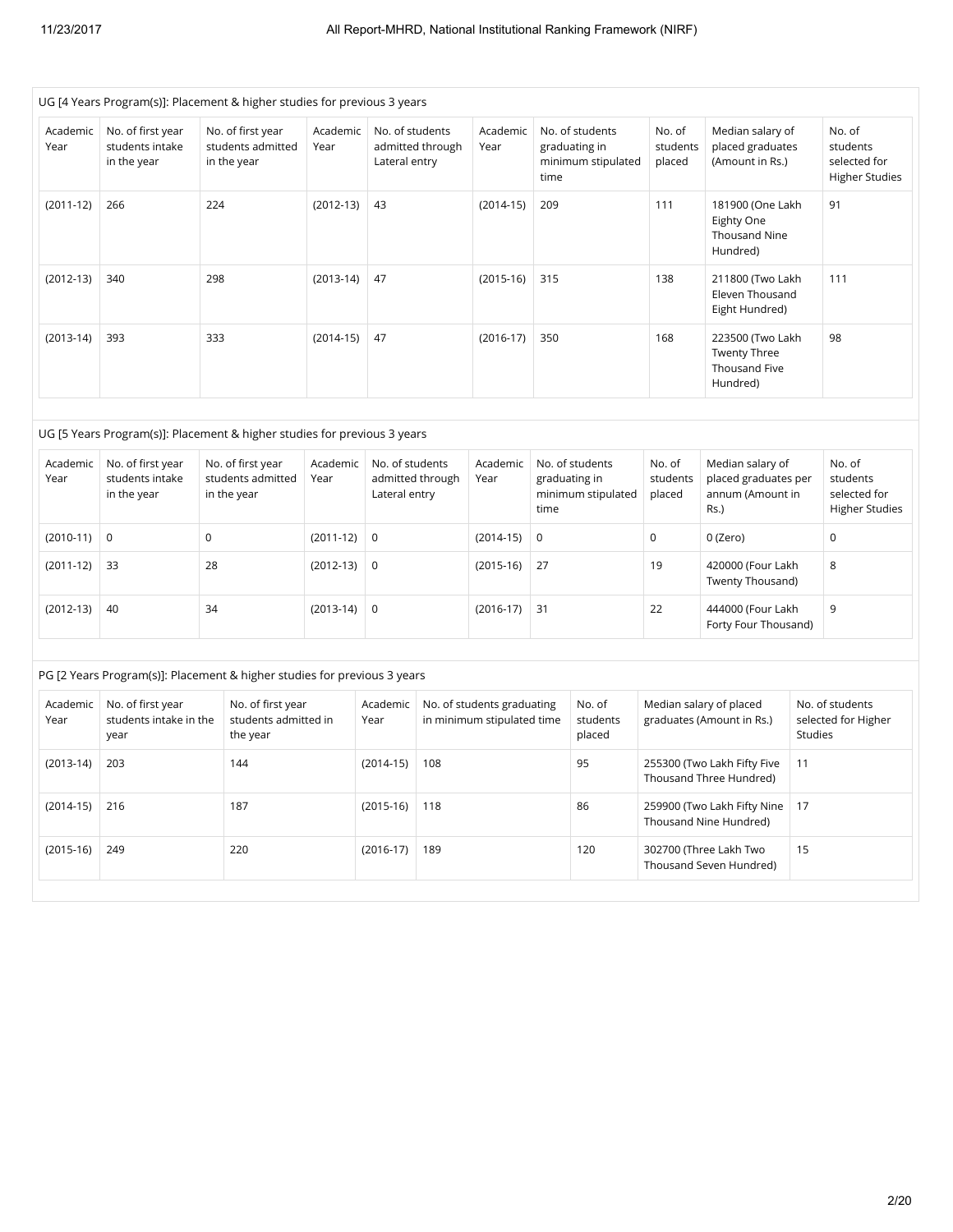|                  |                                                     | PG [3 Years Program(s)]: Placement & higher studies for previous 3 years |                  |                                                      |                  |                                                                |                              |                                                              |                                                             |
|------------------|-----------------------------------------------------|--------------------------------------------------------------------------|------------------|------------------------------------------------------|------------------|----------------------------------------------------------------|------------------------------|--------------------------------------------------------------|-------------------------------------------------------------|
| Academic<br>Year | No. of first year<br>students intake<br>in the year | No. of first year<br>students admitted<br>in the year                    | Academic<br>Year | No. of students<br>admitted through<br>Lateral entry | Academic<br>Year | No. of students<br>graduating in<br>minimum stipulated<br>time | No. of<br>students<br>placed | Median salary of<br>placed graduates<br>(Amount in Rs.)      | No. of<br>students<br>selected for<br><b>Higher Studies</b> |
| $(2012-13)$      | 32                                                  | 20                                                                       | $(2013-14)$      | $\mathbf 0$                                          | $(2014-15)$      | 20                                                             | 20                           | 262900 (Two Lakh<br>Sixty Two Thousand<br>Nine Hundred)      | $\mathbf 0$                                                 |
| $(2013-14)$      | 41                                                  | 26                                                                       | $(2014-15)$      | $\mathbf 0$                                          | $(2015-16)$      | 23                                                             | 23                           | 297600 (Two Lakh<br>Ninety Seven<br>Thousand Six<br>Hundred) | $\mathbf 0$                                                 |
| $(2014-15)$      | 62                                                  | 41                                                                       | $(2015-16)$      | $\mathbf 0$                                          | $(2016-17)$      | 34                                                             | 34                           | 360000 (Three Lakh<br>Sixty Thousand)                        | 0                                                           |

#### Ph.D Student Details

| Ph.D (Student pursuing doctoral program till 2016-17; Students admitted in the academic year 2017-18 should no be entered here). |                |     |         |         |  |  |  |  |
|----------------------------------------------------------------------------------------------------------------------------------|----------------|-----|---------|---------|--|--|--|--|
| <b>Total Students</b>                                                                                                            |                |     |         |         |  |  |  |  |
| Full Time                                                                                                                        |                | 83  |         |         |  |  |  |  |
| Part Time                                                                                                                        |                | 131 |         |         |  |  |  |  |
|                                                                                                                                  |                |     |         |         |  |  |  |  |
| No. of Ph.D students graduated (including Integrated Ph.D)                                                                       |                |     |         |         |  |  |  |  |
|                                                                                                                                  | 2016-17        |     | 2015-16 | 2014-15 |  |  |  |  |
| Full Time                                                                                                                        | 23<br>20<br>34 |     |         |         |  |  |  |  |
| Part Time                                                                                                                        | 12             |     |         | 3       |  |  |  |  |
|                                                                                                                                  |                |     |         |         |  |  |  |  |

## Financial Resources: Utilised Amount for the Capital & Operational expenditure for previous 3 years

| Financial Year                                                                                       | 2016-17                                                                                        | 2015-16                                                                        | 2014-15                                                                                |  |  |  |  |  |
|------------------------------------------------------------------------------------------------------|------------------------------------------------------------------------------------------------|--------------------------------------------------------------------------------|----------------------------------------------------------------------------------------|--|--|--|--|--|
|                                                                                                      | Utilised Amount                                                                                | Utilised Amount                                                                | Utilised Amount                                                                        |  |  |  |  |  |
| Annual Capital Expenditure on Academic Activities and Resources (excluding expenditure on buildings) |                                                                                                |                                                                                |                                                                                        |  |  |  |  |  |
| Library                                                                                              | 10126000 (One Crore One Lakh<br>Twenty Six Thousand)                                           | 11916170 (One Crore Nineteen<br>Lakh Sixteen Thousand One<br>Hundred Seventy)  | 13592686 (One Crore Thirty Five<br>Lakh Ninety Two Thousand Six<br>Hundred Eighty Six) |  |  |  |  |  |
| New Equipment for Laboratories                                                                       | 48829571 (Four Crore Eighty<br>Eight Lakh Twenty Nine<br>Thousand Five Hundred Seventy<br>One) | 63705520 (Six Crore Thirty Seven<br>Lakh Five Thousand Five<br>Hundred Twenty) | 163230405 (Sixteen Crore Thirty<br>Two Lakh Thirty Thousand Four<br>Hundred Five)      |  |  |  |  |  |
| <b>Engineering Workshops</b>                                                                         | 1766000 (Seventeen Lakh Sixty<br>Six Thousand)                                                 | 1835000 (Eighteen Lakh Thirty<br>Five Thousand)                                | 1516000 (Fifteen Lakh Sixteen<br>Thousand)                                             |  |  |  |  |  |
| <b>Studios</b>                                                                                       | 1370000 (Thirteen Lakh Seventy<br>Thousand)                                                    | 745000 (Seven Lakh Forty Five<br>Thousand)                                     | 1049000 (Ten Lakh Forty Nine<br>Thousand)                                              |  |  |  |  |  |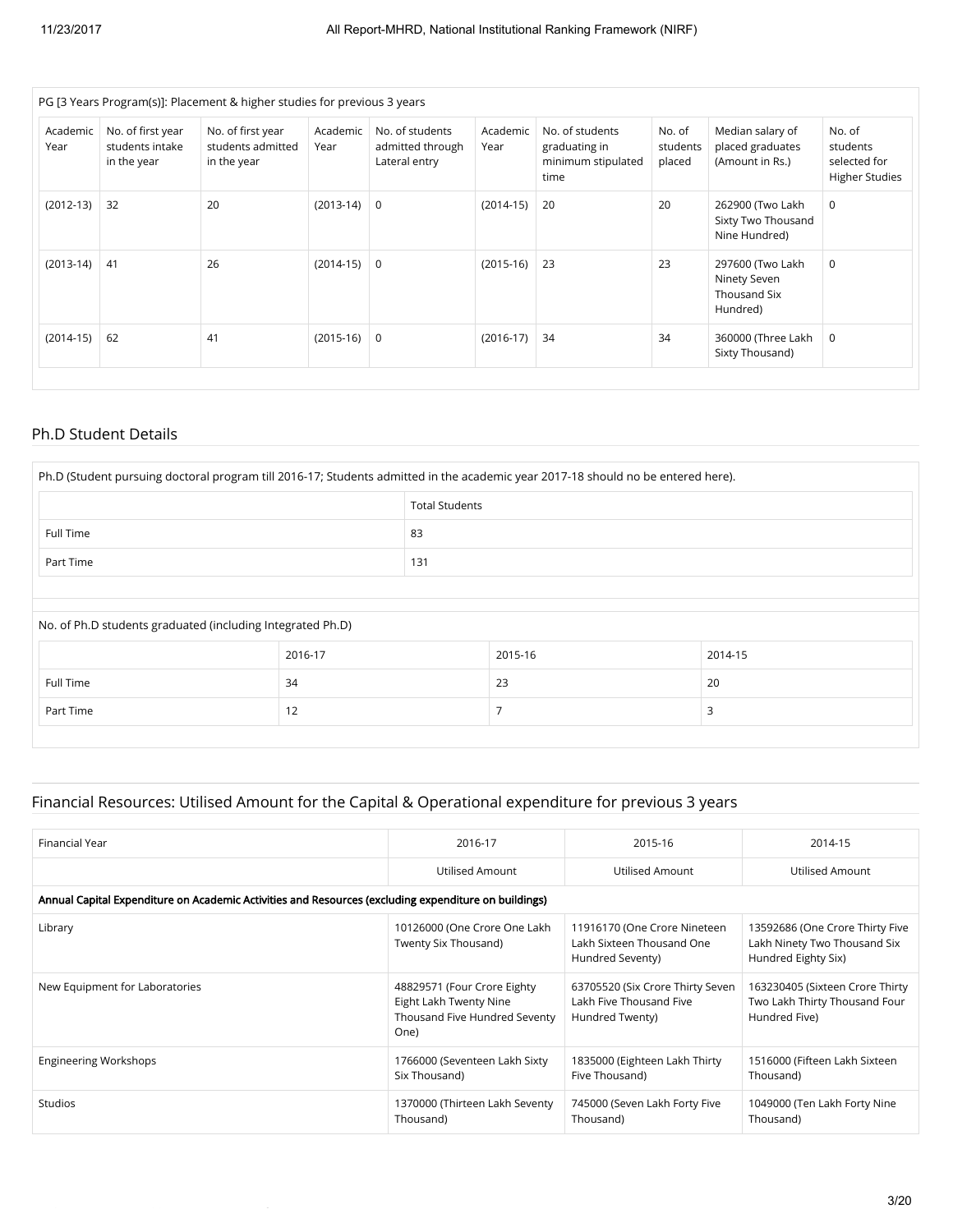| Financial Year                                                                                                                                      | 2016-17                                                                                   | 2015-16                                                                                     | 2014-15                                                                                             |
|-----------------------------------------------------------------------------------------------------------------------------------------------------|-------------------------------------------------------------------------------------------|---------------------------------------------------------------------------------------------|-----------------------------------------------------------------------------------------------------|
|                                                                                                                                                     | Utilised Amount                                                                           | Utilised Amount                                                                             | Utilised Amount                                                                                     |
| Other expenditure on creation of Capital Assets (excluding<br>expenditure on Land and Building)                                                     | 53597144 (Five Crore Thirty Five<br>Lakh Ninety Seven Thousand<br>One Hundred Forty Four) | 67494566 (Six Crore Seventy<br>Four Lakh Ninety Four Thousand<br>Five Hundred Sixty Six)    | 65311615 (Six Crore Fifty Three<br>Lakh Eleven Thousand Six<br>Hundred Fifteen)                     |
| Annual Operational Expenditure                                                                                                                      |                                                                                           |                                                                                             |                                                                                                     |
| Salaries (Teaching and Non Teaching staff)                                                                                                          | 1202581000 (One Twenty Crore<br>Twenty Five Lakh Eighty One<br>Thousand)                  | 1233573000 (One Twenty Three<br>Crore Thirty Five Lakh Seventy<br>Three Thousand)           | 1000736000 (One Hundred<br>Crore Seven Lakh Thirty Six<br>Thousand)                                 |
| Maintenance of Academic Infrastructure or consumables, other<br>running expenditures etc. (excluding maintenance of hostels and<br>allied services) | 261805153 (Twenty Six Crore<br>Eighteen Lakh Five Thousand<br>One Hundred Fifty Three)    | 226118312 (Twenty Two Crore<br>Sixty One Lakh Eighteen<br>Thousand Three Hundred<br>Twelve) | 182568775 (Eighteen Crore<br>Twenty Five Lakh Sixty Eight<br>Thousand Seven Hundred<br>Seventy Fiv) |
| Seminars/Conferences/Workshops                                                                                                                      | 647000 (Six Lakh Forty Seven<br>Thousand)                                                 | 225000 (Two Lakh Twenty Five<br>Thousand)                                                   | 498000 (Four Lakh Ninety Eight<br>Thousand)                                                         |

## Earning From Patents(IPR)

| Financial Year                                    | 2016-17                                                           | 2015-16                                                                   | 2014-15                                                                   |
|---------------------------------------------------|-------------------------------------------------------------------|---------------------------------------------------------------------------|---------------------------------------------------------------------------|
| <b>Earning From Patents</b><br>(Amount in Rupees) | 39858200                                                          | 45431465                                                                  | 34846562                                                                  |
| Enter Amount in Words                             | Three Crore Ninety Eight Lakh Fifty Eight<br>Thousand Two Hundred | Four Crore Fifty Four Lakh Thirty One Thousand<br>Four Hundred Sixty Five | Three Crore Forty Eight Lakh Forty Six Thousand<br>Five Hundred Sixty Two |

## Sponsored Research Details

| <b>Financial Year</b>                              | 2016-17                                                                       | 2015-16                                                                      | 2014-15                                                             |
|----------------------------------------------------|-------------------------------------------------------------------------------|------------------------------------------------------------------------------|---------------------------------------------------------------------|
| Total no. of Sponsored<br>Projects                 | 50                                                                            | 56                                                                           | 53                                                                  |
| Total no. of Funding<br>Agencies                   | 26                                                                            | 29                                                                           | 26                                                                  |
| <b>Total Amount Received</b><br>(Amount in Rupees) | 114759345                                                                     | 103747832                                                                    | 105650392                                                           |
| Amount Received in Words                           | Eleven Crore Forty Seven Lakh Fifty Nine<br>Thousand Three Hundred Forty Five | Ten Crore Thirty Seven Lakh Forty Seven<br>Thousand Eight Hundred Thirty Two | Ten Crore Fifty Six Lakh Fifty Thousand<br>Three Hundred Ninety Two |

## Consultancy Project Details

| Financial Year                                     | 2016-17  | 2015-16  | 2014-15  |
|----------------------------------------------------|----------|----------|----------|
| Total no. of Consultancy<br>Projects               | 26       | 24       | 21       |
| Total no. of Client<br>Organizations               | 24       | 21       | 20       |
| <b>Total Amount Received</b><br>(Amount in Rupees) | 89576500 | 58181600 | 33615800 |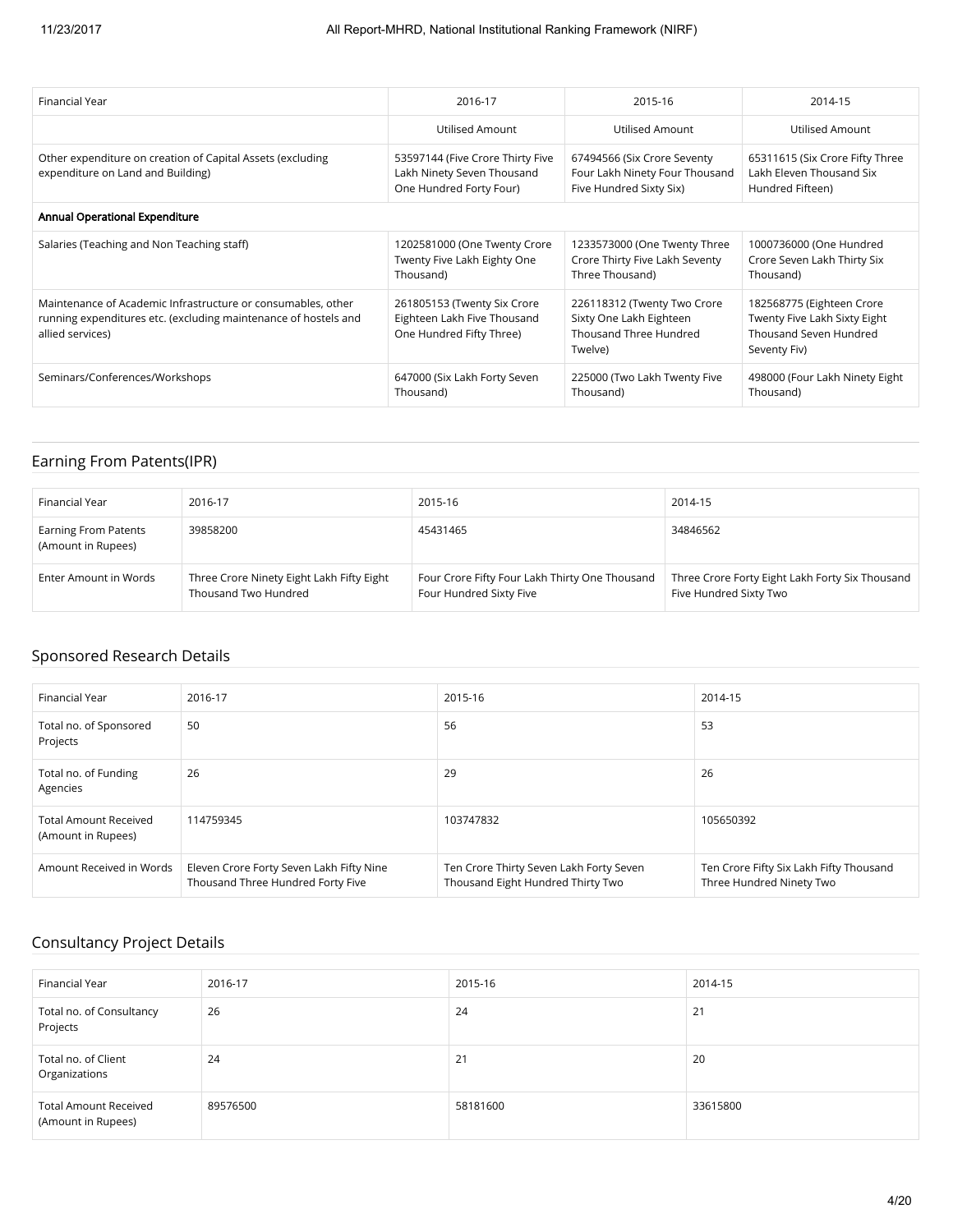| Financial Year           | 2016-17                                  | 2015-16                               | 2014-15                             |
|--------------------------|------------------------------------------|---------------------------------------|-------------------------------------|
| Amount Received in Words | Eight Crore Ninety Five Lakh Seventy Six | Five Crore Eighty One Lakh Eighty One | Three Crore Thirty Six Lakh Fifteen |
|                          | Thousand Five Hundred                    | Thousand Six Hundred                  | Thousand Eight Hundred              |

#### Executive Development Programs (Minimum one year duration)

| Financial Year                              | 2016-17                                                     | 2015-16 | 2014-15 |
|---------------------------------------------|-------------------------------------------------------------|---------|---------|
| Total no. of Executive Development Programs | ∸                                                           | 0       | 0       |
| Total no. of Participants                   | 57                                                          | 0       | 0       |
| Total Annual Earnings (Amount in Rupees)    | 1123758                                                     | 0       | 0       |
| <b>Total Annual Earnings in Words</b>       | Eleven Lakh Twenty Three Thousand Seven Hundred Fifty Eight | Zero    | Zero    |

## PCS Facilties: Facilities of physically challenged students

| 1. Do your institution buildings have Lifts/Ramps?                                                                                                        | Yes, in some of the<br>buildings |
|-----------------------------------------------------------------------------------------------------------------------------------------------------------|----------------------------------|
| 2. Do your institution have provision for walking aids, includingwheelchairs and transportation from one building to another for handicapped<br>students? | Yes, in some of the<br>buildings |
| 3. Do your institution buildings have specially designed toilets for handicapped students?                                                                | Yes, in some of the<br>buildings |

## Faculty Details

| Srno           | Name                                 | Age | Designation                                         | Gender | Qualification      | Experience<br>$($ ln<br>Months) | Is<br>Associated<br>Last Year | Currently<br>working with<br>institution? | Joining<br>Date     | Leaving<br>Date | Association<br>type |
|----------------|--------------------------------------|-----|-----------------------------------------------------|--------|--------------------|---------------------------------|-------------------------------|-------------------------------------------|---------------------|-----------------|---------------------|
| $\mathbf{1}$   | A V Khanpara                         | 40  | Associate Professor                                 | Male   | Ph.D               | 60                              | Yes                           | Yes                                       | 18-08-<br>2006      | $\sim$ $\sim$   | Regular             |
| $\overline{2}$ | <b>AJAY PATEL</b>                    | 27  | Assistant Professor                                 | Male   | M.V.Sc(Veterinary) | 24                              | Yes                           | Yes                                       | $07-12-$<br>2016    | $\sim$          | Regular             |
| 3              | <b>AKSHAY BARIYA</b>                 | 25  | Assistant Professor                                 | Male   | M.V.Sc(Veterinary) | 24                              | Yes                           | Yes                                       | $06-12-$<br>2016    | $\overline{a}$  | Regular             |
| 4              | AMRUTLAL MEGHJIBHAI<br>PARAKHIA      | 60  | Dean / Principal /<br>Director / Vice<br>Chancellor | Male   | Ph.D               | 444                             | Yes                           | Yes                                       | $21 - 01 -$<br>1980 | $\sim$          | Regular             |
| 5              | Arjun odedara                        | 26  | Assistant Professor                                 | Male   | M.V.Sc(Veterinary) | 44                              | Yes                           | Yes                                       | $30-03-$<br>2015    | $\sim$ $\sim$   | Regular             |
| 6              | Arvindkumar Prahladbhai<br>Prajapati | 52  | Assistant Professor                                 | Male   | <b>MCA</b>         | 129                             | Yes                           | Yes                                       | $07-04-$<br>2015    | $\sim$ $\sim$   | Regular             |
| $\overline{7}$ | Asha C Detroja                       | 47  | Assistant Professor                                 | Female | M.Sc.              | 320                             | Yes                           | Yes                                       | $22 - 03 -$<br>1995 | $\sim$ $\sim$   | Regular             |
| 8              | Ashishkumar Maheshbhai<br>loshi      | 33  | Assistant Professor                                 | Male   | M.Sc.              | 96                              | Yes                           | Yes                                       | $02 - 12 -$<br>2009 | ---             | Regular             |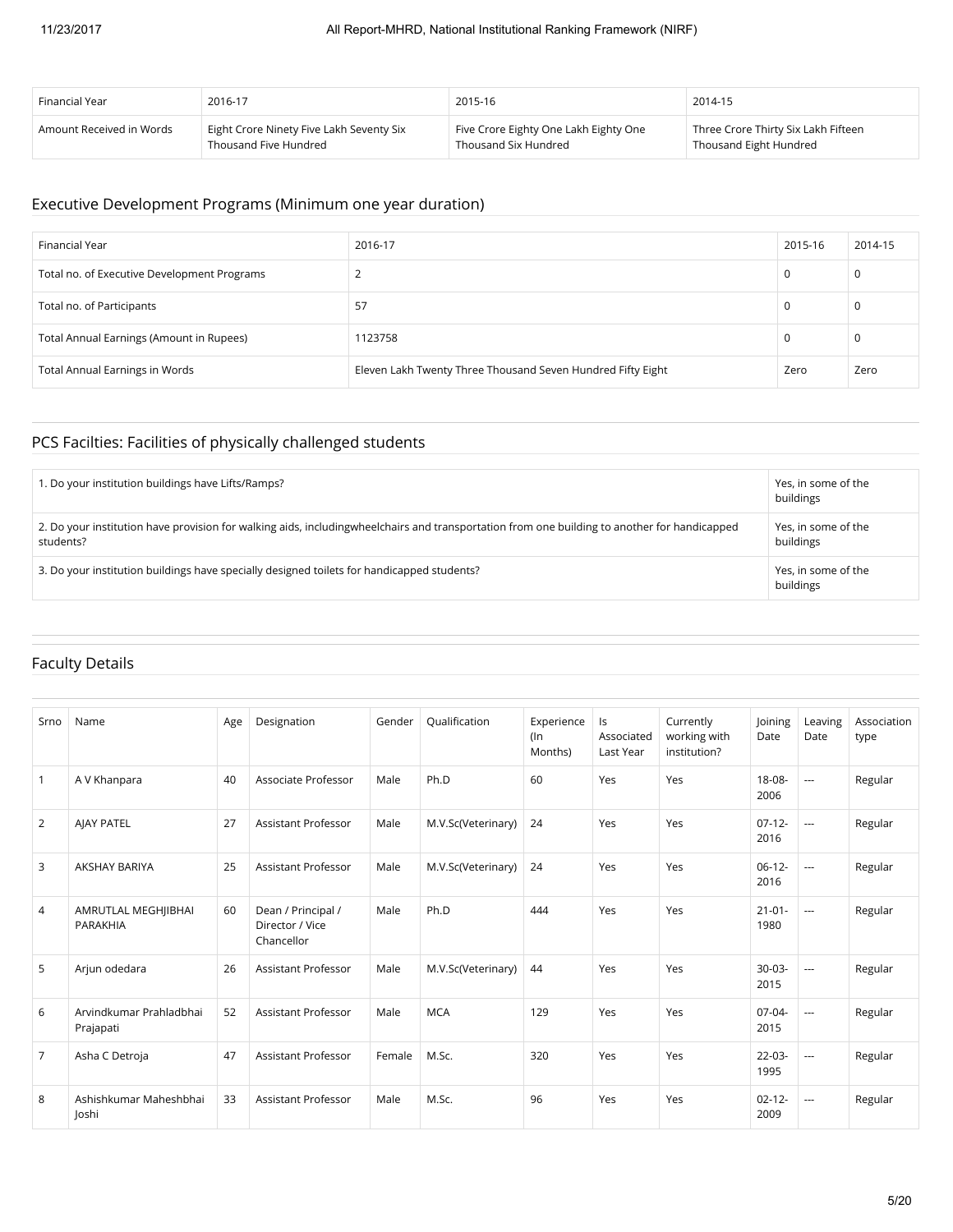| 9  | <b>B P PATEL</b>                        | 50 | Assistant Professor | Male   | M.Tech             | 336              | Yes | Yes | 22-06-<br>1989      | $\overline{\phantom{a}}$ | Regular |
|----|-----------------------------------------|----|---------------------|--------|--------------------|------------------|-----|-----|---------------------|--------------------------|---------|
| 10 | <b>B SWAMINATHAN</b>                    | 30 | Assistant Professor | Male   | Ph.D               | 50               | Yes | Yes | $15 - 05 -$<br>2015 | ---                      | Regular |
| 11 | <b>B</b> V Patoliya                     | 28 | Assistant Professor | Male   | M.Sc.              | 54               | Yes | Yes | 24-04-<br>2015      | $\sim$                   | Regular |
| 12 | BABULAL ARJANBHAI<br><b>MONPARA</b>     | 55 | Associate Professor | Male   | Ph.D               | 98               | Yes | Yes | $22 - 10 -$<br>1984 | ---                      | Regular |
| 13 | BAJANIYA VIRALKUMAR<br>CHHAGANLAL       | 31 | Assistant Professor | Male   | M.Sc.              | 101              | Yes | Yes | $16-02-$<br>2009    | ---                      | Regular |
| 14 | Bansee M Devani                         | 25 | Assistant Professor | Female | M.Tech             | 6                | Yes | Yes | $20 - 01 -$<br>2017 | $\sim$                   | Regular |
| 15 | BHADANIYA AMITKUMAR<br>RAMESHCHANDRA    | 34 | Assistant Professor | Male   | M.V.Sc(Veterinary) | 113              | Yes | Yes | $16-02-$<br>2009    | $\overline{\phantom{a}}$ | Regular |
| 16 | <b>BHAGCHAND C</b><br><b>BOCHAYALYA</b> | 42 | Assistant Professor | Male   | Ph.D               | 131              | Yes | Yes | 24-08-<br>2006      | ---                      | Regular |
| 17 | <b>BHATT V M</b>                        | 57 | Associate Professor | Male   | M.Sc.              | 312              | Yes | Yes | 08-08-<br>1986      | $\overline{\phantom{a}}$ | Regular |
| 18 | Bhavesh B Javia                         | 38 | Assistant Professor | Male   | M.V.Sc(Veterinary) | 166              | Yes | Yes | 24-02-<br>2009      | ---                      | Regular |
| 19 | Bholalal Vaghjibhai<br>Radadia          | 59 | Associate Professor | Male   | M.Sc.              | 351              | Yes | Yes | 09-02-<br>1988      | ---                      | Regular |
| 20 | <b>BHUPENDRA THAKRE</b>                 | 30 | Assistant Professor | Male   | M.V.Sc(Veterinary) | 28               | Yes | Yes | 30-03-<br>2015      | $\overline{\phantom{a}}$ | Regular |
| 21 | Bhuva Hasmukh<br>Mansukhlal             | 43 | Associate Professor | Male   | Ph.D               | 108              | Yes | Yes | 30-08-<br>2006      | ---                      | Regular |
| 22 | BHUVA SHARADKUMAR<br>KISHORBHAI         | 26 | Assistant Professor | Male   | Ph.D               | $\overline{7}$   | Yes | Yes | $04-02-$<br>2017    | ---                      | Regular |
| 23 | BUTANI BHADABHAI<br><b>MOHANBHAI</b>    | 60 | Assistant Professor | Male   | M.Sc.              | 384              | Yes | Yes | 26-07-<br>1984      | $\sim$                   | Regular |
| 24 | C N Jadav                               | 47 | Assistant Professor | Male   | M.Sc.              | 204              | Yes | Yes | $16 - 02 -$<br>1999 | $\overline{\phantom{a}}$ | Regular |
| 25 | C V Patel                               | 58 | Assistant Professor | Male   | M.Sc.              | 412              | Yes | Yes | $03-11-$<br>1981    | $\cdots$                 | Regular |
| 26 | <b>CHAUDHARI GIRISH</b><br>MEGHJIBHAI   | 32 | Assistant Professor | Male   | M.V.Sc(Veterinary) | 46               | Yes | Yes | $09-12-$<br>2013    |                          | Regular |
| 27 | Chaudhari Rameshkumar<br>Jethabhai      | 29 | Associate Professor | Male   | M.Sc.              | 27               | Yes | Yes | $01 - 04 -$<br>2015 | $\overline{\phantom{a}}$ | Regular |
| 28 | CHAUDHARI TEJALBEN<br>MUKESHBHAI        | 25 | Assistant Professor | Female | M.Sc.              | $\boldsymbol{7}$ | Yes | Yes | $19 - 01 -$<br>2017 | $\overline{\phantom{a}}$ | Regular |
| 29 | Chavda Vallabhbhai<br>Naranbhai         | 44 | Associate Professor | Male   | Ph.D               | $\,$ 6 $\,$      | Yes | Yes | $24 - 01 -$<br>2017 |                          | Regular |
| 30 | Chetana Mandavia                        | 61 | Professor           | Female | Ph.D               | 384              | Yes | Yes | 28-08-<br>1984      | $\cdots$                 | Regular |
| 31 | CHHAGANLAL<br>MOHANBHAI NALIYADARA      | 59 | Assistant Professor | Male   | M.Sc.              | 192              | Yes | Yes | 24-07-<br>1984      | $\overline{\phantom{a}}$ | Regular |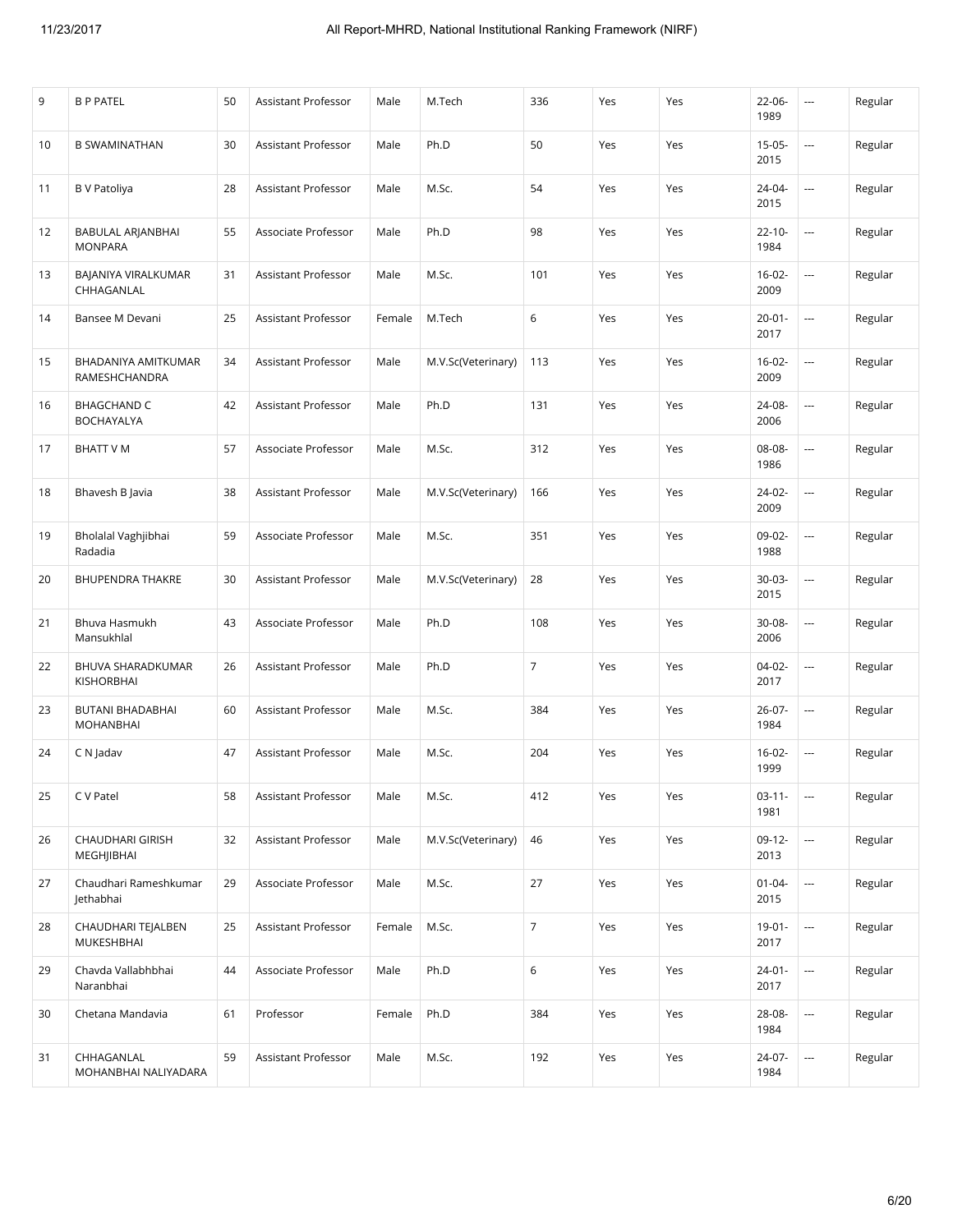| 32 | CHHODAVADIA<br>HARSHADBHAI<br>CHHAGANBHAI | 41 | Assistant Professor | Male   | Ph.D               | 167              | Yes | Yes | 24-08-<br>2006      | ---                      | Regular |
|----|-------------------------------------------|----|---------------------|--------|--------------------|------------------|-----|-----|---------------------|--------------------------|---------|
| 33 | CHHODAVADIA<br>SUNILKUMAR KALUBHAI        | 28 | Assistant Professor | Male   | Ph.D               | 6                | Yes | Yes | $16 - 01 -$<br>2017 | $\sim$                   | Regular |
| 34 | Chirag Mahendrakumar<br>Modi              | 32 | Assistant Professor | Male   | Ph.D               | 67               | Yes | Yes | $12 - 12 -$<br>2013 | $\overline{\phantom{a}}$ | Regular |
| 35 | Chirag R Bharodia                         | 34 | Assistant Professor | Male   | <b>MBA</b>         | 101              | Yes | Yes | 13-02-<br>2009      | ---                      | Regular |
| 36 | CHIRAGKUMAR<br>MANSUKHBHAI BHALIYA        | 29 | Assistant Professor | Male   | M.Sc.              | 26               | Yes | Yes | $06 - 05 -$<br>2015 |                          | Regular |
| 37 | Chotaliya B M                             | 61 | Assistant Professor | Male   | M.Sc.              | 118              | Yes | Yes | 15-09-<br>2012      | $\overline{\phantom{a}}$ | Regular |
| 38 | Chudasama Mitesh<br>Khimjibhai            | 26 | Assistant Professor | Male   | M.Sc.              | $\overline{7}$   | Yes | Yes | $18 - 01 -$<br>2017 | $\overline{\phantom{a}}$ | Regular |
| 39 | D K ANTALA                                | 50 | Assistant Professor | Male   | Ph.D               | 336              | Yes | Yes | $01 - 08 -$<br>1989 | $\sim$                   | Regular |
| 40 | D P Sanepara                              | 51 | Assistant Professor | Male   | M.Tech             | 206              | Yes | Yes | $20 - 02 -$<br>1992 | $\overline{\phantom{a}}$ | Regular |
| 41 | D V khanpara                              | 51 | Assistant Professor | Male   | M.Sc.              | 182              | Yes | Yes | $13-01-$<br>2014    | $\overline{\phantom{a}}$ | Regular |
| 42 | DAve PUFFY ISHWARLAL                      | 47 | Associate Professor | Female | M.A                | 228              | Yes | Yes | $12 - 01 -$<br>1998 | $\sim$                   | Regular |
| 43 | DEENDAYAL                                 | 41 | Associate Professor | Male   | Ph.D               | 121              | Yes | Yes | 12-09-<br>2012      | $\overline{\phantom{a}}$ | Regular |
| 44 | Devashibhai Karnabhai<br>Varu             | 50 | Associate Professor | Male   | Ph.D               | 263              | Yes | Yes | 27-09-<br>1995      | $\overline{\phantom{a}}$ | Regular |
| 45 | DEVEN J PATEL                             | 33 | Assistant Professor | Male   | M.Sc.              | 97               | Yes | Yes | $25-03-$<br>2015    |                          | Regular |
| 46 | DHAMSANIYA<br>NAVNITKUMAR KHIMJIBHAI      | 47 | Associate Professor | Male   | Ph.D               | 118              | Yes | Yes | $18 - 11 -$<br>2006 | $\overline{\phantom{a}}$ | Regular |
| 47 | Dhirajlal L Kadvani                       | 58 | Professor           | Male   | Ph.D               | 318              | Yes | Yes | 22-09-<br>1986      | $\overline{\phantom{a}}$ | Regular |
| 48 | DIPESHKUMAR BABALAL<br>CHAVDA             | 26 | Assistant Professor | Male   | M.Tech             | $\mathsf S$      | Yes | Yes | $24 - 01 -$<br>2017 |                          | Regular |
| 49 | DIVYA C                                   | 26 | Assistant Professor | Female | M.Sc.              | $\overline{7}$   | Yes | Yes | $17-01-$<br>2017    | $\hspace{0.05cm} \cdots$ | Regular |
| 50 | DODIYA TRUPTIBEN<br>PARESHBHAI            | 23 | Assistant Professor | Female | M.Sc.              | $\boldsymbol{7}$ | Yes | Yes | $16 - 01 -$<br>2017 | $\overline{\phantom{a}}$ | Regular |
| 51 | Dr H V Solanki                            | 28 | Assistant Professor | Male   | Ph.D               | $\,$ 6 $\,$      | Yes | Yes | $18 - 01 -$<br>2017 | $\overline{\phantom{a}}$ | Regular |
| 52 | Dr   B Kathiriya                          | 40 | Assistant Professor | Male   | M.V.Sc(Veterinary) | 132              | Yes | Yes | 19-08-<br>2006      | $\overline{\phantom{a}}$ | Regular |
| 53 | Dr J H Vachhani                           | 58 | Professor           | Male   | Ph.D               | 367              | Yes | Yes | $06-12-$<br>1986    | $\overline{\phantom{a}}$ | Regular |
| 54 | DR S M ZOFAIR                             | 60 | Professor           | Male   | Ph.D               | 379              | Yes | Yes | 29-12-<br>1994      | $\overline{\phantom{a}}$ | Regular |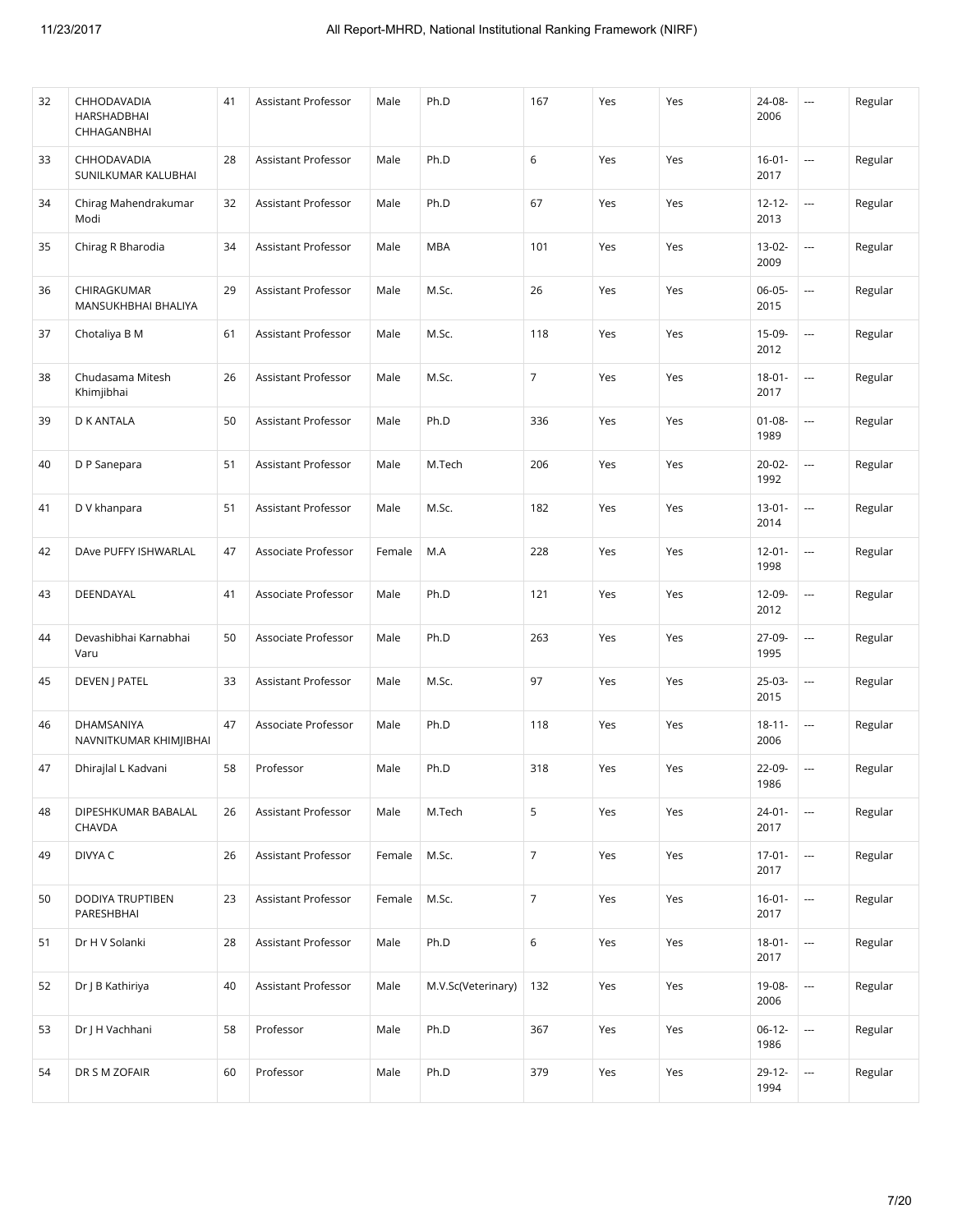| 55 | Dr A G PANSURIYA                    | 50 | Associate Professor                                 | Male   | Ph.D               | 270 | Yes | Yes | $20 - 03 -$<br>1995 | ---                      | Regular |
|----|-------------------------------------|----|-----------------------------------------------------|--------|--------------------|-----|-----|-----|---------------------|--------------------------|---------|
| 56 | Dr A J Bhatt                        | 40 | Assistant Professor                                 | Male   | Ph.D               | 128 | Yes | Yes | 30-08-<br>2006      |                          | Regular |
| 57 | Dr A M Bharadiya                    | 37 | Associate Professor                                 | Male   | Ph.D               | 73  | Yes | Yes | $21 - 08 -$<br>2006 | $\overline{\phantom{a}}$ | Regular |
| 58 | Dr A M Butani                       | 51 | Assistant Professor                                 | Male   | Ph.D               | 43  | Yes | Yes | $10 - 01 -$<br>2014 |                          | Regular |
| 59 | Dr A N Makwana                      | 62 | Professor                                           | Male   | Ph.D               | 408 | Yes | Yes | 09-06-<br>1983      |                          | Regular |
| 60 | Dr A N Sayani                       | 48 | Associate Professor                                 | Male   | Ph.D               | 123 | Yes | Yes | 24-03-<br>2007      |                          | Regular |
| 61 | Dr A R PATHAK                       | 67 | Dean / Principal /<br>Director / Vice<br>Chancellor | Male   | Ph.D               | 480 | Yes | Yes | $06-10-$<br>2014    |                          | Regular |
| 62 | Dr A Y Desai                        | 58 | Dean / Principal /<br>Director / Vice<br>Chancellor | Male   | Ph.D               | 391 | Yes | Yes | 17-02-<br>1992      | u.                       | Regular |
| 63 | Dr Amrita A Vasava                  | 27 | Assistant Professor                                 | Female | M.V.Sc(Veterinary) | 8   | Yes | Yes | $05-12-$<br>2016    | $\overline{\phantom{a}}$ | Regular |
| 64 | Dr ANIL SHARMA                      | 34 | Assistant Professor                                 | Male   | M.V.Sc(Veterinary) | 158 | Yes | Yes | 03-09-<br>2012      |                          | Regular |
| 65 | Dr Ankita Dilipkumar<br>Verma       | 24 | Assistant Professor                                 | Female | M.V.Sc(Veterinary) | 8   | Yes | Yes | $06-12-$<br>2016    | $\overline{\phantom{a}}$ | Regular |
| 66 | DR ANSHU AHLAWAT                    | 39 | Associate Professor                                 | Male   | Ph.D               | 154 | Yes | Yes | 30-09-<br>2006      | $\overline{\phantom{a}}$ | Regular |
| 67 | DR ASHISHKUMAR VALA                 | 33 | Assistant Professor                                 | Male   | Ph.D               | 29  | Yes | Yes | 06-05-<br>2015      |                          | Regular |
| 68 | Dr Ashokkumar<br>Vallabhbhai Rajani | 51 | Assistant Professor                                 | Male   | Ph.D               | 107 | Yes | Yes | 23-03-<br>1995      | $\overline{\phantom{a}}$ | Regular |
| 69 | Dr Avinash K Bilwal                 | 24 | Assistant Professor                                 | Male   | M.V.Sc(Veterinary) | 7   | Yes | Yes | $07-12-$<br>2016    | $\overline{\phantom{a}}$ | Regular |
| 70 | Dr B B Ramani                       | 51 | Assistant Professor                                 | Male   | Ph.D               | 261 | Yes | Yes | 23-03-<br>1995      |                          | Regular |
| 71 | Dr B D Savaliya                     | 51 | Assistant Professor                                 | Male   | Ph.D               | 83  | Yes | Yes | 15-06-<br>1989      |                          | Regular |
| 72 | Dr B K Sagarka                      | 58 | Dean / Principal /<br>Director / Vice<br>Chancellor | Male   | Ph.D               | 371 | Yes | Yes | 17-07-<br>1983      |                          | Regular |
| 73 | Dr B N Kalsariya                    | 51 | Assistant Professor                                 | Male   | Ph.D               | 174 | Yes | Yes | 24-06-<br>1994      |                          | Regular |
| 74 | Dr B P talavia                      | 57 | Assistant Professor                                 | Male   | Ph.D               | 10  | Yes | Yes | $26 - 05 -$<br>2009 |                          | Regular |
| 75 | Dr B S Gohil                        | 27 | Assistant Professor                                 | Male   | Ph.D               | 6   | Yes | Yes | $21 - 01 -$<br>2017 | ---                      | Regular |
| 76 | Dr B S Mathapati                    | 33 | Assistant Professor                                 | Male   | Ph.D               | 143 | Yes | Yes | $21-09-$<br>2012    |                          | Regular |
| 77 | Dr B V Thumar                       | 50 | Assistant Professor                                 | Male   | Ph.D               | 68  | Yes | Yes | $26 - 05 -$<br>2009 | $\overline{\phantom{a}}$ | Regular |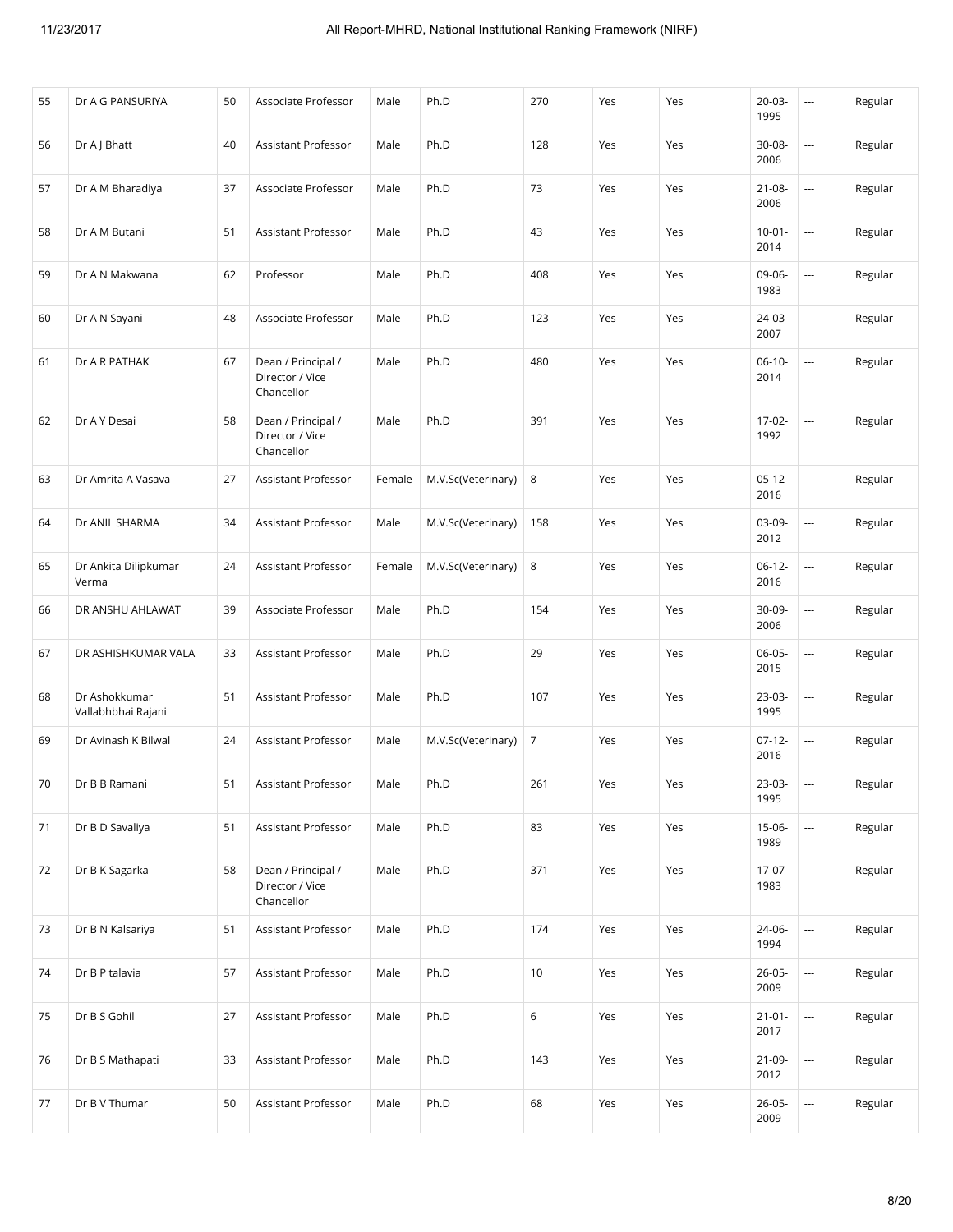| 78  | DR BALJIBHAI ARJANBHAI<br><b>GOLAKIYA</b> | 57 | Professor                                           | Male   | Ph.D               | 336 | Yes | Yes | 17-03-<br>1989      | $\cdots$                 | Regular |
|-----|-------------------------------------------|----|-----------------------------------------------------|--------|--------------------|-----|-----|-----|---------------------|--------------------------|---------|
| 79  | Dr Bhawana Asnani                         | 37 | Assistant Professor                                 | Female | Ph.D               | 52  | Yes | Yes | $01 - 04 -$<br>2013 |                          | Regular |
| 80  | DR BINOD KUMAR                            | 35 | <b>Assistant Professor</b>                          | Male   | Ph.D               | 177 | Yes | Yes | 11-09-<br>2012      | u.                       | Regular |
| 81  | Dr C A Babariya                           | 30 | Assistant Professor                                 | Male   | Ph.D               | 27  | Yes | Yes | $23-03-$<br>2015    |                          | Regular |
| 82  | Dr C D Lakhlani                           | 45 | Professor                                           | Male   | Ph.D               | 20  | Yes | Yes | 23-03-<br>2015      |                          | Regular |
| 83  | DR CHANDRAKANT SINGH                      | 31 | Assistant Professor                                 | Male   | Ph.D               | 29  | Yes | Yes | $11 - 06 -$<br>2015 | u.                       | Regular |
| 84  | Dr D L Varmora                            | 56 | Assistant Professor                                 | Male   | Ph.D               | 196 | Yes | Yes | $26 - 05 -$<br>2009 |                          | Regular |
| 85  | Dr D R Kanzaria                           | 42 | Associate Professor                                 | Male   | Ph.D               | 61  | Yes | Yes | 26-08-<br>2008      | u.                       | Regular |
| 86  | Dr D S Hirpara                            | 51 | Associate Professor                                 | Male   | Ph.D               | 264 | Yes | Yes | $20 - 03 -$<br>1995 | u.                       | Regular |
| 87  | Dr D T Fefar                              | 32 | <b>Assistant Professor</b>                          | Male   | Ph.D               | 61  | Yes | Yes | 12-09-<br>2012      | $\overline{\phantom{a}}$ | Regular |
| 88  | DR DHARMENDRA<br>RASIKLAL MEHTA           | 50 | Associate Professor                                 | Male   | Ph.D               | 269 | Yes | Yes | $20 - 03 -$<br>1995 |                          | Regular |
| 89  | Dr Dilipkumar G<br>Vaghamashi             | 28 | Assistant Professor                                 | Male   | M.V.Sc(Veterinary) | 21  | Yes | Yes | $08-12-$<br>2016    | u.                       | Regular |
| 90  | Dr Dilipsinh B Barad                      | 33 | Assistant Professor                                 | Male   | M.V.Sc(Veterinary) | 64  | Yes | Yes | $24-02-$<br>2012    |                          | Regular |
| 91  | Dr Divyakant Shantilal<br>Kelaiya         | 42 | Associate Professor                                 | Male   | Ph.D               | 84  | Yes | Yes | $01 - 04 -$<br>2015 |                          | Regular |
| 92  | Dr G R Gohil                              | 57 | Assistant Professor                                 | Male   | Ph.D               | 226 | Yes | Yes | $07-05-$<br>1984    |                          | Regular |
| 93  | DR GAJENDRASINGH<br>BHAWARSINGH SOLANKI   | 33 | Reader                                              | Male   | M.V.Sc(Veterinary) | 46  | Yes | Yes | 12-09-<br>2012      | $\overline{\phantom{a}}$ | Regular |
| 94  | Dr Gambhirsinh Sursinh<br>Vala            | 41 | Associate Professor                                 | Male   | Ph.D               | 70  | Yes | Yes | 30-09-<br>2006      | $\overline{a}$           | Regular |
| 95  | Dr Ganesh Kulkarni                        | 39 | Assistant Professor                                 | Male   | Ph.D               | 108 | Yes | Yes | 25-08-<br>2008      |                          | Regular |
| 96  | Dr Girishkumar<br>Vinodkumar Prajapati    | 41 | Associate Professor                                 | Male   | Ph.D               | 130 | Yes | Yes | 30-08-<br>2006      |                          | Regular |
| 97  | Dr Gopal Virjibhai Marviya                | 50 | Assistant Professor                                 | Male   | Ph.D               | 327 | Yes | Yes | $21 - 03 -$<br>1995 |                          | Regular |
| 98  | Dr Gulshan Rai Sharma                     | 57 | Dean / Principal /<br>Director / Vice<br>Chancellor | Male   | Ph.D               | 302 | Yes | Yes | $14-03-$<br>1986    |                          | Regular |
| 99  | Dr H M Gajipara                           | 56 | Professor                                           | Male   | Ph.D               | 398 | Yes | Yes | $07-05-$<br>1984    |                          | Regular |
| 100 | Dr H P Gajera                             | 49 | Associate Professor                                 | Male   | Ph.D               | 268 | Yes | Yes | $20 - 03 -$<br>1995 |                          | Regular |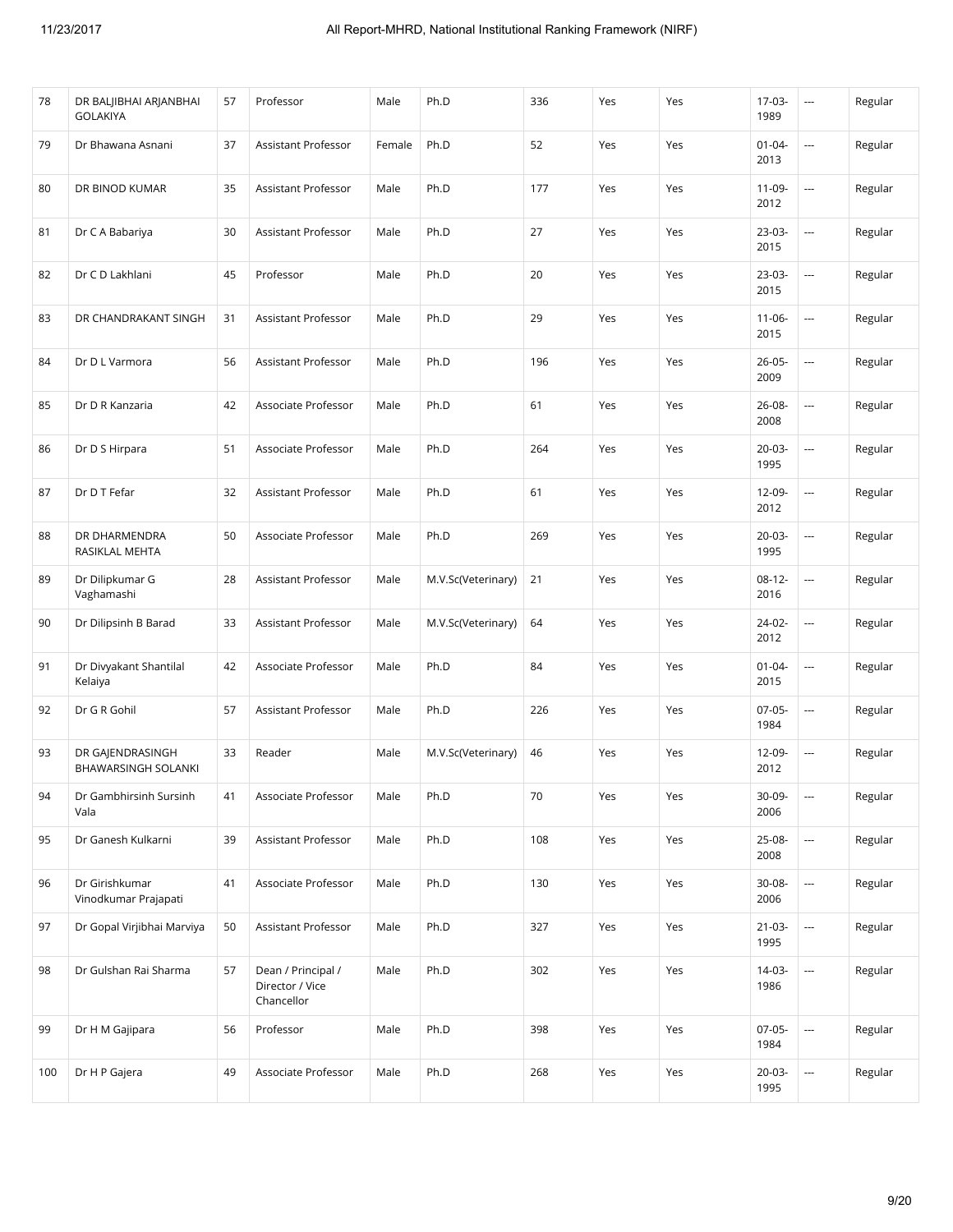| 101 | Dr Harilal Jethabhai<br>Kapadiya   | 59 | Associate Professor        | Male   | Ph.D               | 196            | Yes | Yes | $26 - 05 -$<br>2009 | ---                      | Regular |
|-----|------------------------------------|----|----------------------------|--------|--------------------|----------------|-----|-----|---------------------|--------------------------|---------|
| 102 | Dr Hitesh K Kardani                | 36 | Assistant Professor        | Male   | Ph.D               | 154            | Yes | Yes | $16-02-$<br>2009    |                          | Regular |
| 103 | Dr Ismail U Dhruj                  | 61 | Associate Professor        | Male   | Ph.D               | 371            | Yes | Yes | $21 - 01 -$<br>1980 | $\overline{\phantom{a}}$ | Regular |
| 104 | Dr J B Patel                       | 46 | Associate Professor        | Male   | Ph.D               | 221            | Yes | Yes | $26 - 02 -$<br>1999 | $\overline{\phantom{a}}$ | Regular |
| 105 | Dr J J Savaliya                    | 53 | Assistant Professor        | Male   | Ph.D               | 267            | Yes | Yes | 23-03-<br>1995      |                          | Regular |
| 106 | Dr J N Nariya                      | 59 | Professor                  | Male   | Ph.D               | 230            | Yes | Yes | 14-08-<br>1986      | $\overline{\phantom{a}}$ | Regular |
| 107 | DR J V CHOVATIA                    | 29 | Assistant Professor        | Male   | Ph.D               | 6              | Yes | Yes | $01 - 02 -$<br>2017 | $\sim$                   | Regular |
| 108 | Dr Jayendra R Damor                | 26 | Assistant Professor        | Male   | M.V.Sc(Veterinary) | $\overline{7}$ | Yes | Yes | $07-12-$<br>2016    | $\overline{\phantom{a}}$ | Regular |
| 109 | DR JIGNESH KANTILAL<br>CHAUDHARY   | 28 | Assistant Professor        | Male   | M.V.Sc(Veterinary) | 25             | Yes | Yes | 04-04-<br>2015      | $\overline{\phantom{a}}$ | Regular |
| 110 | Dr Jiju N Vyas                     | 47 | Associate Professor        | Female | Ph.D               | 52             | Yes | Yes | 28-03-<br>2013      | $\overline{a}$           | Regular |
| 111 | Dr JOICE P JOSEPH                  | 32 | <b>Assistant Professor</b> | Female | M.V.Sc(Veterinary) | 70             | Yes | Yes | 10-09-<br>2012      | $\overline{a}$           | Regular |
| 112 | Dr K B Parmar                      | 54 | Associate Professor        | Male   | Ph.D               | 316            | Yes | Yes | 08-03-<br>1991      | $\overline{\phantom{a}}$ | Regular |
| 113 | Dr K B Polara                      | 60 | Professor                  | Male   | Ph.D               | 410            | Yes | Yes | $16 - 08 -$<br>1982 | $\overline{a}$           | Regular |
| 114 | Dr K D Mungra                      | 52 | Associate Professor        | Male   | Ph.D               | 371            | Yes | Yes | 22-03-<br>1995      | $\overline{\phantom{a}}$ | Regular |
| 115 | Dr K H Dabhi                       | 56 | Professor                  | Male   | Ph.D               | 264            | Yes | Yes | $11 - 12 -$<br>1986 | $\overline{\phantom{a}}$ | Regular |
| 116 | Dr K K Jain                        | 53 | Professor                  | Male   | Ph.D               | 367            | Yes | Yes | 19-02-<br>1986      | $\overline{\phantom{a}}$ | Regular |
| 117 | Dr K K Kanzaria                    | 50 | Assistant Professor        | Male   | Ph.D               | 117            | Yes | Yes | $11-01-$<br>2014    | $\overline{\phantom{a}}$ | Regular |
| 118 | Dr K L DOBARIYA                    | 59 | Professor                  | Male   | Ph.D               | 360            | Yes | Yes | 17-09-<br>1982      |                          | Regular |
| 119 | Dr K M KARETHA                     | 52 | Associate Professor        | Male   | Ph.D               | 378            | Yes | Yes | 22-09-<br>1995      | $\overline{\phantom{a}}$ | Regular |
| 120 | Dr K P Baraiya                     | 41 | Associate Professor        | Male   | Ph.D               | 168            | Yes | Yes | 17-08-<br>2006      | $\overline{a}$           | Regular |
| 121 | Dr Kailashkumar Hirabhai<br>Vadher | 38 | Associate Professor        | Male   | Ph.D               | 165            | Yes | Yes | $05-10-$<br>2006    | $\overline{\phantom{a}}$ | Regular |
| 122 | Dr KALPIT D SHAH                   | 29 | Assistant Professor        | Male   | Ph.D               | 28             | Yes | Yes | 27-03-<br>2015      |                          | Regular |
| 123 | DR KAPADIYA<br><b>ITESHKUMAR B</b> | 28 | Assistant Professor        | Male   | Ph.D               | 26             | Yes | Yes | 27-03-<br>2015      |                          | Regular |
| 124 | Dr Kirankumar H Parmar             | 34 | Assistant Professor        | Male   | M.V.Sc(Veterinary) | 105            | Yes | Yes | 04-09-<br>2012      | $\ddotsc$                | Regular |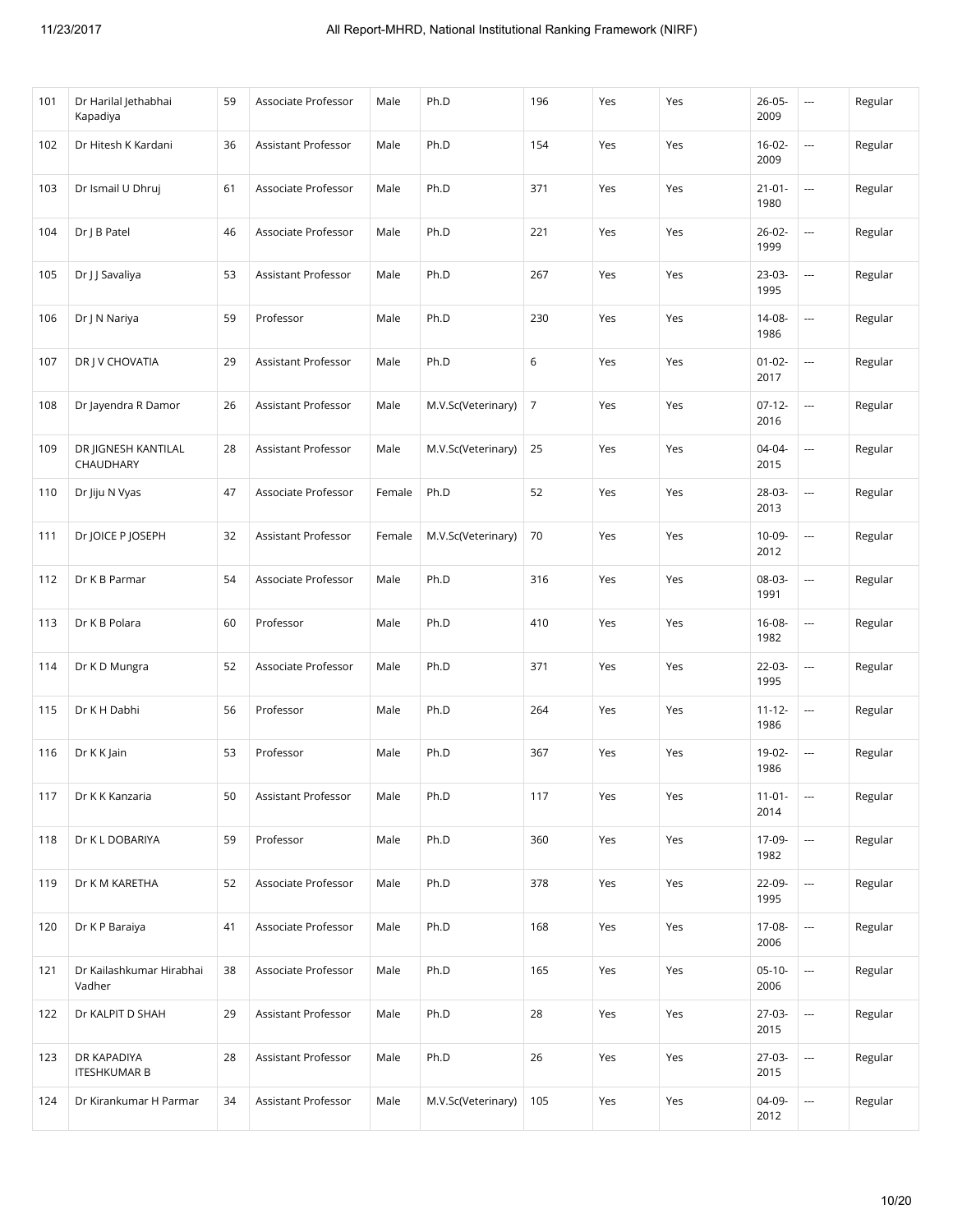| 125 | Dr Kirit R Bhedi               | 26 | Assistant Professor        | Male   | M.V.Sc(Veterinary) | $\overline{7}$ | Yes | Yes | $09-12-$<br>2016    | $\sim$                   | Regular |
|-----|--------------------------------|----|----------------------------|--------|--------------------|----------------|-----|-----|---------------------|--------------------------|---------|
| 126 | Dr Kishorsinh B Jhala          | 57 | Associate Professor        | Male   | Ph.D               | 356            | Yes | Yes | $11 - 10 -$<br>1987 |                          | Regular |
| 127 | Dr krishna chimanbhai<br>gamit | 25 | <b>Assistant Professor</b> | Female | M.V.Sc(Veterinary) | 8              | Yes | Yes | $05-12-$<br>2016    | $\hspace{0.05cm} \cdots$ | Regular |
| 128 | Dr L L Jivani                  | 55 | Associate Professor        | Male   | Ph.D               | 338            | Yes | Yes | $15-05-$<br>1989    | $\overline{a}$           | Regular |
| 129 | Dr M A Vaddoria                | 59 | Professor                  | Male   | Ph.D               | 240            | Yes | Yes | $02 - 11 -$<br>1989 |                          | Regular |
| 130 | Dr M D Khanpara                | 60 | Professor                  | Male   | Ph.D               | 475            | Yes | Yes | 24-08-<br>1982      | $\overline{a}$           | Regular |
| 131 | Dr M F Acharya                 | 52 | Professor                  | Male   | Ph.D               | 204            | Yes | Yes | $15-05-$<br>1989    | $\overline{\phantom{a}}$ | Regular |
| 132 | Dr M G Dhandhalya              | 54 | Associate Professor        | Male   | Ph.D               | 336            | Yes | Yes | $25-05-$<br>1989    | ---                      | Regular |
| 133 | DR M H SAPOVADIYA              | 29 | Assistant Professor        | Male   | Ph.D               | 28             | Yes | Yes | 23-03-<br>2015      | $\overline{a}$           | Regular |
| 134 | Dr M K Jadeja                  | 52 | Assistant Professor        | Male   | Ph.D               | 180            | Yes | Yes | $12 - 08 -$<br>1989 | $\overline{a}$           | Regular |
| 135 | Dr M R Gadariya                | 52 | Professor                  | Male   | Ph.D               | 360            | Yes | Yes | 17-09-<br>1987      | ---                      | Regular |
| 136 | DR M S SHITAP                  | 30 | Assistant Professor        | Male   | Ph.D               | 29             | Yes | Yes | 29-05-<br>2015      | $\overline{a}$           | Regular |
| 137 | Dr M S Solanki                 | 59 | Associate Professor        | Male   | Ph.D               | 315            | Yes | Yes | $01 - 10 -$<br>1986 | $\sim$                   | Regular |
| 138 | Dr M V Naliyadhara             | 61 | Assistant Professor        | Male   | Ph.D               | 429            | Yes | Yes | $10 - 11 -$<br>1981 | $\overline{a}$           | Regular |
| 139 | Dr Mahendra Singh<br>Dulawat   | 36 | Assistant Professor        | Male   | Ph.D               | 96             | Yes | Yes | $27-02-$<br>2009    | $\overline{\phantom{a}}$ | Regular |
| 140 | Dr Mamta Kumari                | 32 | Assistant Professor        | Female | Ph.D               | 52             | Yes | Yes | $01 - 04 -$<br>2013 | $\overline{a}$           | Regular |
| 141 | DR Manoj Kumar Sharma          | 36 | Associate Professor        | Male   | Ph.D               | 121            | Yes | Yes | 27-08-<br>2008      | $\overline{a}$           | Regular |
| 142 | DR MANUBHAI G VALU             | 42 | Associate Professor        | Male   | Ph.D               | 147            | Yes | Yes | 26-04-<br>2007      |                          | Regular |
| 143 | Dr Mulraj D Odedra             | 45 | Associate Professor        | Male   | Ph.D               | 168            | Yes | Yes | 29-08-<br>1995      |                          | Regular |
| 144 | Dr N B Patel                   | 39 | Assistant Professor        | Male   | Ph.D               | 9              | Yes | Yes | 28-08-<br>2008      |                          | Regular |
| 145 | Dr N B Babaria                 | 61 | Professor                  | Male   | Ph.D               | 425            | Yes | Yes | $17 - 01 -$<br>1981 | $\overline{\phantom{a}}$ | Regular |
| 146 | Dr N B Jadav                   | 40 | Associate Professor        | Male   | Ph.D               | 132            | Yes | Yes | 18-08-<br>2006      |                          | Regular |
| 147 | Dr N D Polara                  | 43 | Associate Professor        | Male   | Ph.D               | 81             | Yes | Yes | 18-08-<br>2006      | $\overline{\phantom{a}}$ | Regular |
| 148 | Dr N J Ardeshna                | 52 | Associate Professor        | Male   | Ph.D               | 144            | Yes | Yes | $21 - 08 -$<br>1989 | $\ddotsc$                | Regular |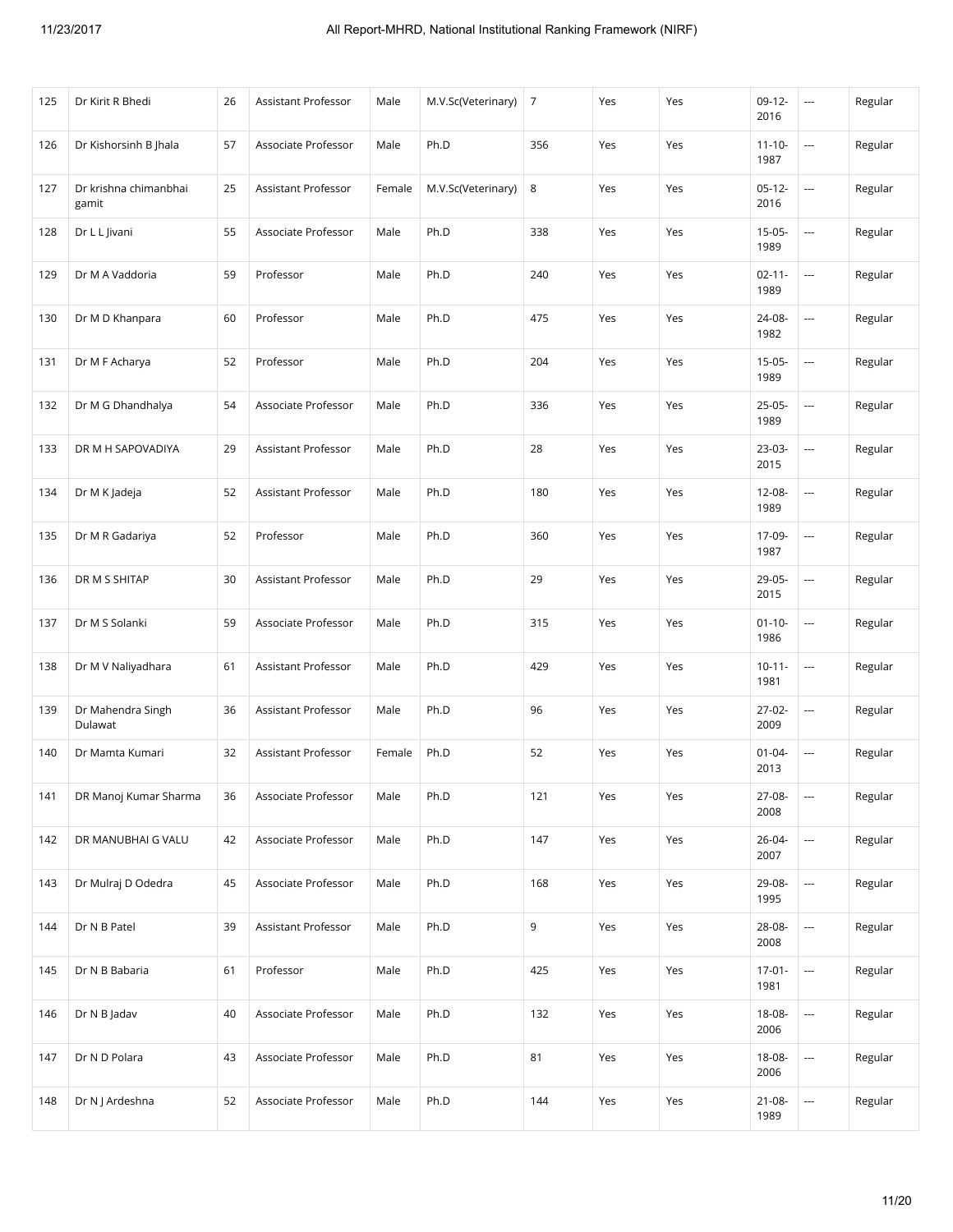| 149 | Dr N   Rankja                              | 56 | Assistant Professor                                 | Male   | Ph.D               | 386            | Yes | Yes | $18 - 10 -$<br>1984 | $\overline{\phantom{a}}$ | Regular |
|-----|--------------------------------------------|----|-----------------------------------------------------|--------|--------------------|----------------|-----|-----|---------------------|--------------------------|---------|
| 150 | Dr N U Dahima                              | 59 | Assistant Professor                                 | Male   | Ph.D               | 204            | Yes | Yes | $05-11-$<br>1981    | u.                       | Regular |
| 151 | Dr Narendra Kumar Gontia                   | 56 | Dean / Principal /<br>Director / Vice<br>Chancellor | Male   | Ph.D               | 375            | Yes | Yes | $20 - 03 -$<br>1986 |                          | Regular |
| 152 | Dr Neha Tiwari                             | 28 | Associate Professor                                 | Female | Ph.D               | 46             | Yes | Yes | $01 - 04 -$<br>2013 | u.                       | Regular |
| 153 | Dr Nileshkumar Dahyabhai<br>Dholariya      | 31 | Assistant Professor                                 | Male   | Ph.D               | 12             | Yes | Yes | $19 - 01 -$<br>2017 |                          | Regular |
| 154 | DR NILESHKUMAR<br>SHIVSHANAKAR JOSHI       | 40 | Associate Professor                                 | Male   | Ph.D               | 143            | Yes | Yes | $21 - 08 -$<br>2006 |                          | Regular |
| 155 | Dr Nilimaben Nayankumar<br>Brahmbhat       | 26 | Assistant Professor                                 | Female | M.V.Sc(Veterinary) | 8              | Yes | Yes | $09-12-$<br>2016    |                          | Regular |
| 156 | Dr P D Vekariya                            | 52 | <b>Assistant Professor</b>                          | Male   | Ph.D               | 17             | Yes | Yes | 23-06-<br>1994      | u.                       | Regular |
| 157 | Dr P K chovatia                            | 52 | Assistant Professor                                 | Male   | Ph.D               | 147            | Yes | Yes | 19-03-<br>1995      |                          | Regular |
| 158 | Dr P N Chaudhari                           | 28 | Assistant Professor                                 | Male   | M.V.Sc(Veterinary) | $\overline{7}$ | Yes | Yes | 12-09-<br>2016      |                          | Regular |
| 159 | Dr P R KANANI                              | 60 | Associate Professor                                 | Male   | Ph.D               | 45             | Yes | Yes | $19 - 01 -$<br>1984 |                          | Regular |
| 160 | Dr P V Patel                               | 54 | Dean / Principal /<br>Director / Vice<br>Chancellor | Male   | Ph.D               | 18             | Yes | Yes | $12 - 01 -$<br>1990 | u.                       | Regular |
| 161 | DR Pankajkumar Jemalbhai<br>Rathod         | 42 | Assistant Professor                                 | Male   | Ph.D               | 76             | Yes | Yes | $01 - 09 -$<br>2012 |                          | Regular |
| 162 | Dr Prafulchandra Hirjibhai<br>Tank         | 51 | Dean / Principal /<br>Director / Vice<br>Chancellor | Male   | Ph.D               | 370            | Yes | Yes | 26-09-<br>1986      |                          | Regular |
| 163 | Dr Pramod Mohnot                           | 55 | Professor                                           | Male   | Ph.D               | 320            | Yes | Yes | 06-09-<br>1984      |                          | Regular |
| 164 | DR PRANAV M GAMIT                          | 27 | Assistant Professor                                 | Male   | M.V.Sc(Veterinary) | 30             | Yes | Yes | $01 - 04 -$<br>2015 | $\overline{\phantom{a}}$ | Regular |
| 165 | Dr Pushpendra Singh<br>Mangal SinghChauhan | 55 | Professor                                           | Male   | Ph.D               | 342            | Yes | Yes | 09-02-<br>1989      |                          | Regular |
| 166 | DR R B THANKI                              | 56 | Assistant Professor                                 | Male   | Ph.D               | 33             | Yes | Yes | $11 - 10 -$<br>1984 |                          | Regular |
| 167 | Dr R B Vadher                              | 39 | Assistant Professor                                 | Male   | Ph.D               | 137            | Yes | Yes | 19-08-<br>2016      |                          | Regular |
| 168 | Dr R K Kathiria                            | 55 | Associate Professor                                 | Male   | Ph.D               | 361            | Yes | Yes | $31 - 08 -$<br>2007 |                          | Regular |
| 169 | Dr R K Mathukia                            | 57 | Associate Professor                                 | Male   | Ph.D               | 428            | Yes | Yes | $15-05-$<br>1989    | $\overline{\phantom{a}}$ | Regular |
| 170 | Dr R K Odedra                              | 58 | Associate Professor                                 | Male   | Ph.D               | 101            | Yes | Yes | $13-02-$<br>2009    |                          | Regular |
| 171 | DR R L SHIYANI                             | 57 | Professor                                           | Male   | Ph.D               | 375            | Yes | Yes | 08-08-<br>1986      |                          | Regular |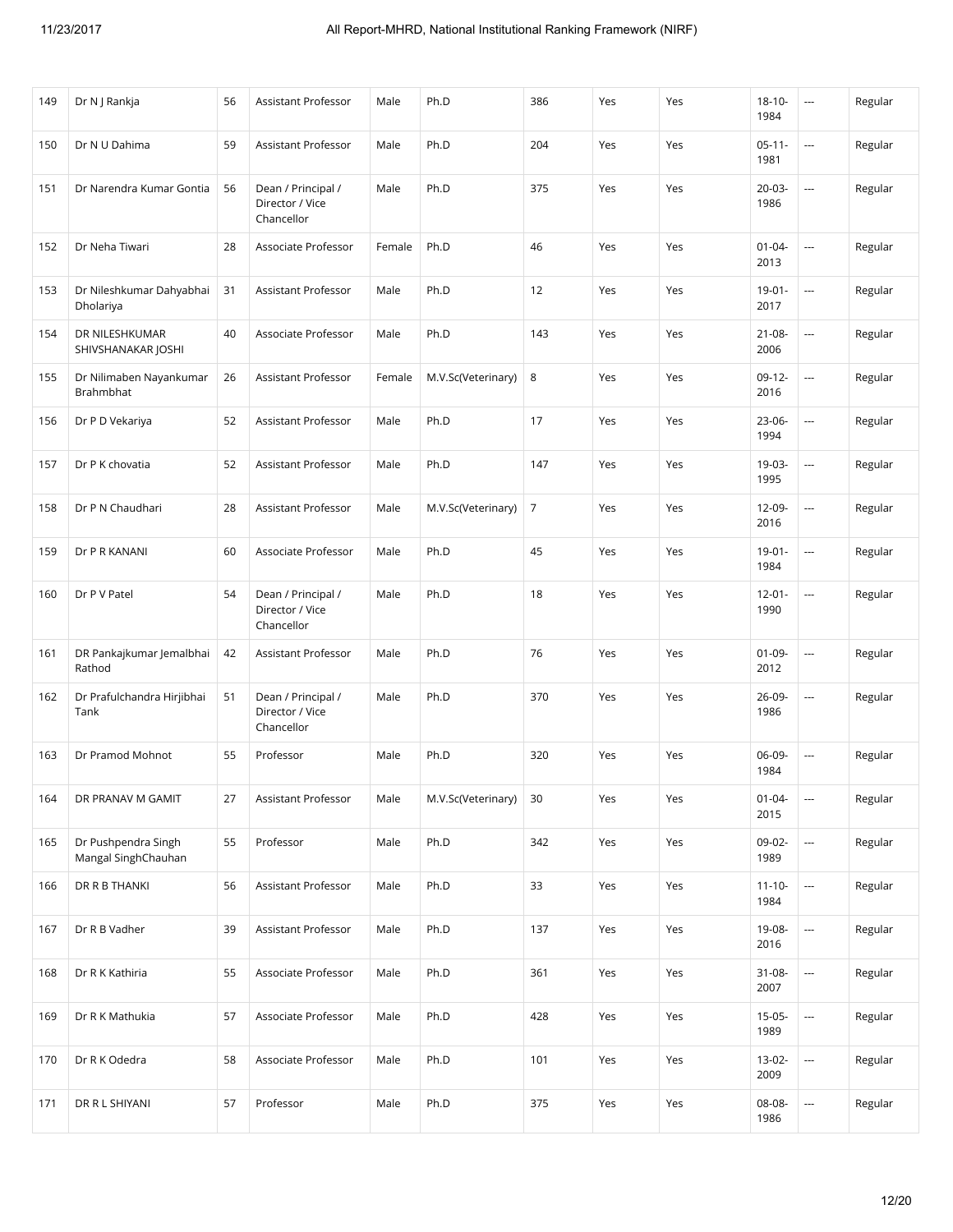| 172 | Dr R M Satasiya                        | 51 | Assistant Professor | Male   | Ph.D               | 300         | Yes | Yes | $15-06-$<br>1989    | $\sim$                   | Regular |
|-----|----------------------------------------|----|---------------------|--------|--------------------|-------------|-----|-----|---------------------|--------------------------|---------|
| 173 | Dr R R Viradiya                        | 61 | Professor           | Male   | Ph.D               | 222         | Yes | Yes | 24-08-<br>1984      | ---                      | Regular |
| 174 | DR R S CHOVATIA                        | 60 | Professor           | Male   | Ph.D               | 370         | Yes | Yes | $20 - 02 -$<br>1982 | ---                      | Regular |
| 175 | Dr Rajeshkumar<br>Bhikhabhai Madariya  | 47 | Associate Professor | Male   | Ph.D               | 131         | Yes | Yes | 30-09-<br>2006      | $\overline{a}$           | Regular |
| 176 | Dr RINKESH BABULAL<br><b>MAKWANA</b>   | 31 | Assistant Professor | Male   | M.V.Sc(Veterinary) | 15          | Yes | Yes | 18-05-<br>2016      | ---                      | Regular |
| 177 | Dr S J Sindhi                          | 27 | Assistant Professor | Male   | Ph.D               | $\,$ 6 $\,$ | Yes | Yes | $20 - 01 -$<br>2017 | ---                      | Regular |
| 178 | Dr S B Vekariya                        | 55 | Associate Professor | Male   | Ph.D               | 359         | Yes | Yes | 23-08-<br>1987      | $\sim$                   | Regular |
| 179 | Dr S I Yusufzai                        | 39 | Associate Professor | Male   | Ph.D               | 145         | Yes | Yes | 24-04-<br>2007      | $\sim$                   | Regular |
| 180 | Dr S K Parmar                          | 31 | Assistant Professor | Male   | Ph.D               | 78          | Yes | Yes | $15 - 04 -$<br>2015 | $\overline{\phantom{a}}$ | Regular |
| 181 | Dr S P Kachhadiya                      | 50 | Assistant Professor | Male   | Ph.D               | 96          | Yes | Yes | 25-04-<br>2009      | ---                      | Regular |
| 182 | Dr S V Patel                           | 59 | Associate Professor | Male   | Ph.D               | 371         | Yes | Yes | $11 - 08 -$<br>1986 | $\overline{\phantom{a}}$ | Regular |
| 183 | Dr Savaliya Vijaykumar<br>Jivrajbhai   | 53 | Associate Professor | Male   | Ph.D               | 252         | Yes | Yes | $30 - 05 -$<br>1989 | ---                      | Regular |
| 184 | Dr Shantilal Goradhan<br>Savalia       | 55 | Associate Professor | Male   | Ph.D               | 276         | Yes | Yes | 20-09-<br>1986      | $\overline{\phantom{a}}$ | Regular |
| 185 | Dr Shilpa Mukundray<br>Trivedi         | 45 | Associate Professor | Female | Ph.D               | 215         | Yes | Yes | 24-03-<br>2015      | ---                      | Regular |
| 186 | Dr shivaji h talekar                   | 41 | Associate Professor | Male   | Ph.D               | 111         | Yes | Yes | 04-04-<br>2013      | $\overline{a}$           | Regular |
| 187 | Dr Shraddha Bhatt                      | 33 | Assistant Professor | Male   | Ph.D               | 127         | Yes | Yes | $30-03-$<br>2015    | $\overline{\phantom{a}}$ | Regular |
| 188 | Dr Siddhartharaj B<br>Chaudhari        | 37 | Assistant Professor | Male   | Ph.D               | 51          | Yes | Yes | $20 - 04 -$<br>2013 | $\overline{a}$           | Regular |
| 189 | Dr SURYAKANT SOMABHAI<br><b>PARIKH</b> | 33 | Assistant Professor | Male   | M.V.Sc(Veterinary) | 52          | Yes | Yes | 28-03-<br>2013      | $\overline{\phantom{a}}$ | Regular |
| 190 | Dr T D Mehta                           | 48 | Assistant Professor | Male   | Ph.D               | 299         | Yes | Yes | $07-07-$<br>1992    |                          | Regular |
| 191 | Dr V B Bhalu                           | 51 | Assistant Professor | Male   | Ph.D               | 204         | Yes | Yes | 22-03-<br>1995      | $\overline{\phantom{a}}$ | Regular |
| 192 | Dr V B Ramani                          | 60 | Assistant Professor | Male   | Ph.D               | 444         | Yes | Yes | 28-03-<br>1980      | $\overline{\phantom{a}}$ | Regular |
| 193 | Dr V H Kachhadia                       | 52 | Assistant Professor | Male   | Ph.D               | 276         | Yes | Yes | $25-05-$<br>1995    | ---                      | Regular |
| 194 | Dr V J Bhatiya                         | 60 | Professor           | Male   | Ph.D               | 23          | Yes | Yes | 08-06-<br>1987      | $\overline{\phantom{a}}$ | Regular |
| 195 | Dr V K Chandegara                      | 49 | Assistant Professor | Male   | Ph.D               | 168         | Yes | Yes | $10 - 04 -$<br>1992 | $\overline{\phantom{a}}$ | Regular |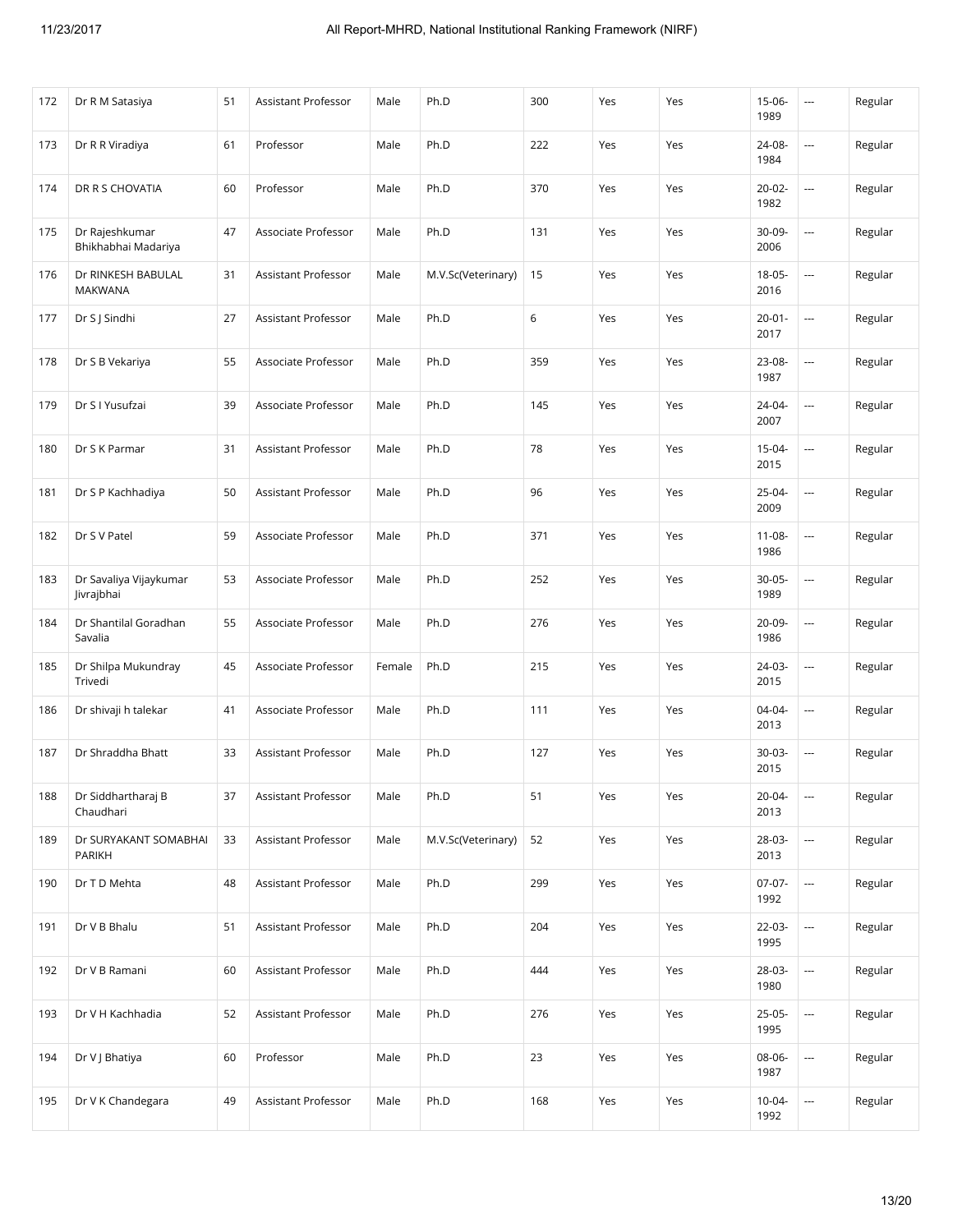| 196 | Dr V P Chovatia                             | 57 | Dean / Principal /<br>Director / Vice<br>Chancellor | Male | Ph.D               | 396 | Yes | Yes | 09-05-<br>1984      | $\sim$                   | Regular |
|-----|---------------------------------------------|----|-----------------------------------------------------|------|--------------------|-----|-----|-----|---------------------|--------------------------|---------|
| 197 | Dr V R Malam                                | 57 | Assistant Professor                                 | Male | Ph.D               | 327 | Yes | Yes | 04-04-<br>1990      | $\overline{\phantom{a}}$ | Regular |
| 198 | DR V R VIRANI                               | 61 | Professor                                           | Male | Ph.D               | 348 | Yes | Yes | 29-08-<br>1984      | $\overline{\phantom{a}}$ | Regular |
| 199 | DR VAIBHAVSINH<br>DILIPSINH DODIA           | 30 | Assistant Professor                                 | Male | M.V.Sc(Veterinary) | 28  | Yes | Yes | $30-03-$<br>2015    | $\overline{a}$           | Regular |
| 200 | DR VIJAY L PARMAR                           | 28 | Assistant Professor                                 | Male | M.V.Sc(Veterinary) | 27  | Yes | Yes | $01 - 04 -$<br>2015 | $\cdots$                 | Regular |
| 201 | DR VINEET KUMAR                             | 39 | Assistant Professor                                 | Male | Ph.D               | 60  | Yes | Yes | 10-09-<br>2012      | $\overline{a}$           | Regular |
| 202 | Dr Vishnudeo Kumar                          | 38 | Assistant Professor                                 | Male | M.V.Sc(Veterinary) | 117 | Yes | Yes | 23-03-<br>2011      | $\cdots$                 | Regular |
| 203 | Dr Y H GHELANI                              | 42 | Assistant Professor                                 | Male | Ph.D               | 10  | Yes | Yes | $03-10-$<br>2006    | $\cdots$                 | Regular |
| 204 | dudhat ashok shamjibhai                     | 54 | Assistant Professor                                 | Male | Ph.D               | 61  | Yes | Yes | 19-06-<br>2012      | $\cdots$                 | Regular |
| 205 | Er V R Vagadia                              | 53 | Assistant Professor                                 | Male | M.Tech             | 335 | Yes | Yes | 04-08-<br>1989      | $\overline{a}$           | Regular |
| 206 | G K Sapara                                  | 33 | Assistant Professor                                 | Male | M.Sc.              | 28  | Yes | Yes | 24-03-<br>2015      | $\overline{a}$           | Regular |
| 207 | Gadhavi baldev Keshubhai                    | 58 | Assistant Professor                                 | Male | Ph.D               | 432 | Yes | Yes | $11 - 05 -$<br>1981 | $\sim$                   | Regular |
| 208 | Girdhar                                     | 59 | Associate Professor                                 | Male | M.Sc.              | 326 | Yes | Yes | 18-04-<br>1989      | $\overline{\phantom{a}}$ | Regular |
| 209 | Girdharbhai Babulal<br>Vekaria              | 57 | Assistant Professor                                 | Male | M.Sc.              | 290 | Yes | Yes | $31 - 05 -$<br>1989 | $\overline{a}$           | Regular |
| 210 | Girishkumar Kanthadbhai<br>Kataria          | 57 | Professor                                           | Male | Ph.D               | 275 | Yes | Yes | 03-03-<br>1990      | $\sim$                   | Regular |
| 211 | <b>GOHIL VANRAJBHAI</b><br>NATHABHAI        | 38 | Associate Professor                                 | Male | Ph.D               | 127 | Yes | Yes | $06-10-$<br>2006    | $\overline{\phantom{a}}$ | Regular |
| 212 | GOJIYA DEVANAND<br>KARABHAI                 | 26 | Assistant Professor                                 | Male | M.Tech             | 23  | Yes | Yes | $09-12-$<br>2016    | $\overline{\phantom{a}}$ | Regular |
| 213 | <b>GUNVANTSINH DHIRBHAI</b><br><b>GOHIL</b> | 34 | Assistant Professor                                 | Male | M.E.               | 131 | Yes | Yes | $20 - 12 -$<br>2013 | $\hspace{0.05cm} \ldots$ | Regular |
| 214 | H H SAVSANI                                 | 47 | Associate Professor                                 | Male | Ph.D               | 228 | Yes | Yes | $01 - 04 -$<br>2005 | $\overline{\phantom{a}}$ | Regular |
| 215 | H J VYAS                                    | 54 | Associate Professor                                 | Male | M.Sc.              | 348 | Yes | Yes | 03-03-<br>1988      | $\overline{\phantom{a}}$ | Regular |
| 216 | <b>HP PONKIA</b>                            | 55 | Assistant Professor                                 | Male | M.Sc.              | 60  | Yes | Yes | $20 - 06 -$<br>2012 | $\overline{\phantom{a}}$ | Regular |
| 217 | H R Meta                                    | 55 | Assistant Professor                                 | Male | M.Sc.              | 240 | Yes | Yes | $15 - 12 -$<br>1986 | ---                      | Regular |
| 218 | Harji Damji Rank                            | 53 | Assistant Professor                                 | Male | Ph.D               | 305 | Yes | Yes | $16-02-$<br>1992    | $\overline{\phantom{a}}$ | Regular |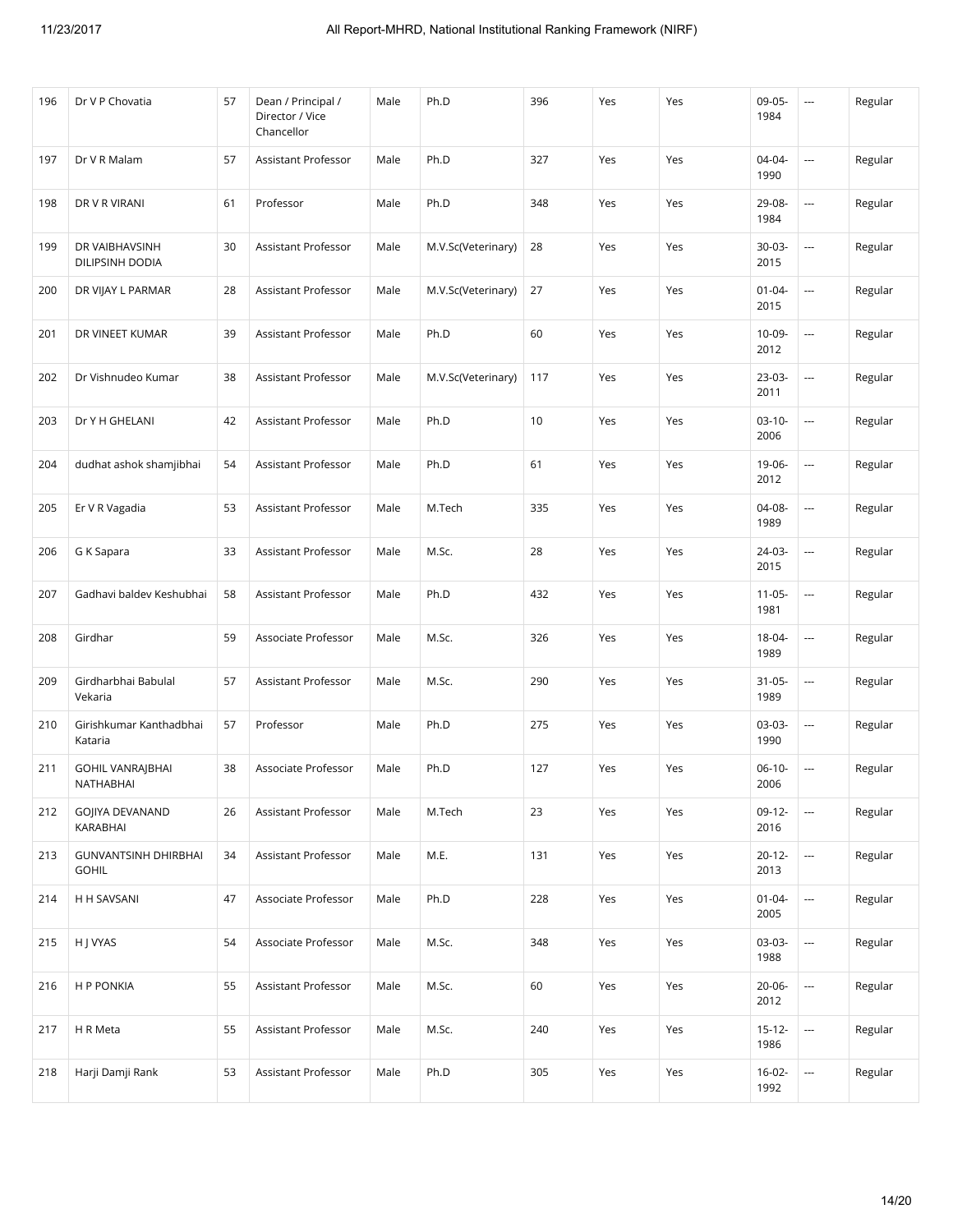| 219 | Harshadkumar<br>Hemrajbhai Mashru       | 45 | Assistant Professor        | Male   | M.Tech             | 131            | Yes | Yes | $18 - 08 -$<br>2006 | $\overline{\phantom{a}}$ | Regular |
|-----|-----------------------------------------|----|----------------------------|--------|--------------------|----------------|-----|-----|---------------------|--------------------------|---------|
| 220 | Hemangi Dipakkumar<br>Mehta             | 32 | Assistant Professor        | Female | Ph.D               | 51             | Yes | Yes | $25-03-$<br>2013    |                          | Regular |
| 221 | Hitesh Virambhai Parmar                 | 34 | Assistant Professor        | Male   | M.F.Sc(Fisheries)  | 102            | Yes | Yes | $13 - 02 -$<br>2009 | $\overline{\phantom{a}}$ | Regular |
| 222 | Hiteshkumar Jayantilal<br>Senjaliya     | 32 | Assistant Professor        | Male   | M.Sc.              | $\overline{7}$ | Yes | Yes | $19 - 01 -$<br>2017 | $\sim$                   | Regular |
| 223 | HITESHKUMAR VIRJIBHAI<br>PARMAR         | 38 | Associate Professor        | Male   | Ph.D               | 107            | Yes | Yes | 28-08-<br>2008      |                          | Regular |
| 224 | J N NANDASANA                           | 50 | Assistant Professor        | Male   | M.Tech             | 100            | Yes | Yes | $01 - 06 -$<br>2009 | $\ldots$                 | Regular |
| 225 | Jagrtui D Bhatt                         | 36 | Assistant Professor        | Female | <b>MBA</b>         | 155            | Yes | Yes | $13-02-$<br>2009    | ---                      | Regular |
| 226 | Jayadipkumar Raghavbhai<br>Talaviya     | 29 | Assistant Professor        | Male   | Ph.D               | 27             | Yes | Yes | $27-05-$<br>2015    |                          | Regular |
| 227 | Jayantilal Vrajlal Polara               | 57 | Professor                  | Male   | Ph.D               | 360            | Yes | Yes | $16 - 06 -$<br>1984 | $\ldots$                 | Regular |
| 228 | JAYESH NATVARLAL<br>THAKER              | 45 | <b>Assistant Professor</b> | Male   | Ph.D               | 131            | Yes | Yes | $31 - 10 -$<br>2006 | $\ldots$                 | Regular |
| 229 | Jayesh Shantilal Patel                  | 52 | Professor                  | Male   | Ph.D               | 358            | Yes | Yes | 24-09-<br>1987      |                          | Regular |
| 230 | <b>JAYSWAL PRITI</b><br>SURYANATHPRASAD | 29 | Assistant Professor        | Female | M.Tech             | 59             | Yes | Yes | 10-09-<br>2012      | ---                      | Regular |
| 231 | JETHVA ARJANBHAI S                      | 49 | Assistant Professor        | Male   | Ph.D               | 216            | Yes | Yes | $15-02-$<br>1999    | $\ldots$                 | Regular |
| 232 | <b>JIGNESH B BHUT</b>                   | 27 | Assistant Professor        | Male   | M.Sc.              | 35             | Yes | Yes | $11 - 12 -$<br>2013 | $\overline{\phantom{a}}$ | Regular |
| 233 | jignesh vadalia                         | 33 | Assistant Professor        | Male   | M.V.Sc(Veterinary) | 134            | Yes | Yes | 03-09-<br>2012      | $\overline{\phantom{a}}$ | Regular |
| 234 | Jitesh Babubhai Solanki                 | 33 | Assistant Professor        | Male   | M.F.Sc(Fisheries)  | 114            | Yes | Yes | $14 - 02 -$<br>2009 | $\sim$                   | Regular |
| 235 | JOSHI NILESH<br>HEMANTKUMAR             | 41 | Associate Professor        | Male   | Ph.D               | 192            | Yes | Yes | 30-09-<br>2016      | $\overline{\phantom{a}}$ | Regular |
| 236 | Jyotiben Ramjibhai<br>Sondarva          | 25 | Assistant Professor        | Female | M.Sc.              | 27             | Yes | Yes | 24-03-<br>2015      | $\overline{\phantom{a}}$ | Regular |
| 237 | K N Vadaria                             | 52 | Assistant Professor        | Male   | Ph.D               | 307            | Yes | Yes | $16 - 12 -$<br>1991 | $\hspace{0.05cm} \cdots$ | Regular |
| 238 | K RAVIKALA                              | 57 | Professor                  | Female | Ph.D               | 396            | Yes | Yes | 28-09-<br>1984      |                          | Regular |
| 239 | K SRIRAMAMURTHY                         | 59 | Professor                  | Male   | Ph.D               | 348            | Yes | Yes | 24-02-<br>1986      | $\overline{\phantom{a}}$ | Regular |
| 240 | KALARIA VINAYKUMAR<br>AMRUTLAL          | 36 | Assistant Professor        | Male   | M.V.Sc(Veterinary) | 107            | Yes | Yes | $16-02-$<br>2009    | $\hspace{0.05cm} \cdots$ | Regular |
| 241 | Kalpesh Kumar                           | 32 | Assistant Professor        | Male   | M.Sc.              | 101            | Yes | Yes | 13-02-<br>2009      | $\ldots$                 | Regular |
| 242 | Kalyanji Devashi Patel                  | 54 | Associate Professor        | Male   | Ph.D               | 98             | Yes | Yes | $20 - 12 -$<br>1991 | $\ldots$                 | Regular |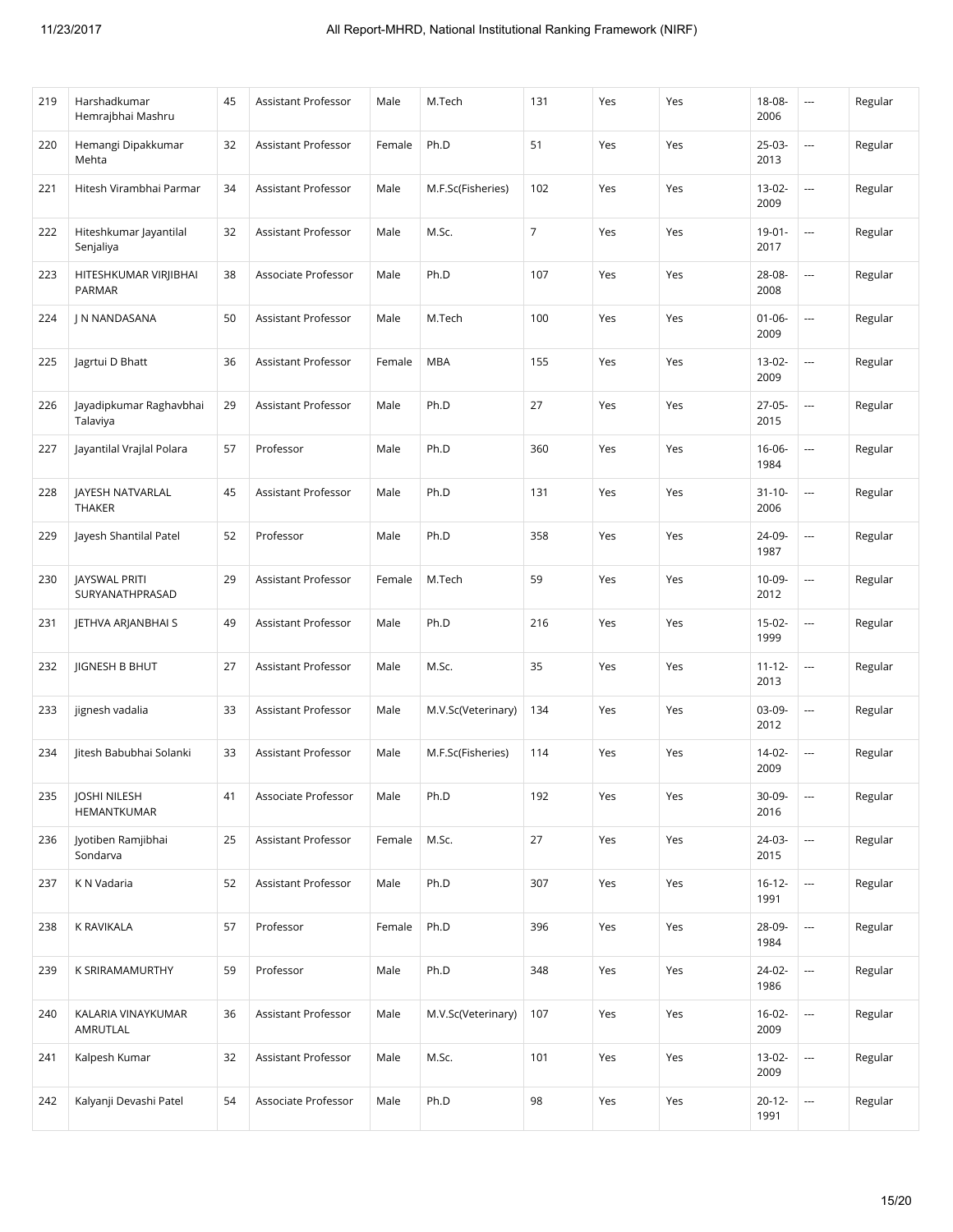| 243 | Kanani Navinchandra<br>Vithalbhai     | 37 | Other                                               | Male   | Ph.D               | 52             | Yes | Yes | $26 - 03 -$<br>2013 | $\cdots$                 | Regular |
|-----|---------------------------------------|----|-----------------------------------------------------|--------|--------------------|----------------|-----|-----|---------------------|--------------------------|---------|
| 244 | KANARA HIREN<br><b>GOPALBHAI</b>      | 26 | Assistant Professor                                 | Male   | M.Sc.              | 24             | Yes | Yes | 30-03-<br>2015      |                          | Regular |
| 245 | Kapadiya Pratikkumar<br>Sanjaybhai    | 26 | Assistant Professor                                 | Male   | M.V.Sc(Veterinary) | 16             | Yes | Yes | $06-12-$<br>2016    |                          | Regular |
| 246 | KARSHANBHAI AMBABHAI<br><b>KHUNT</b>  | 58 | Dean / Principal /<br>Director / Vice<br>Chancellor | Male   | Ph.D               | 339            | Yes | Yes | 25-04-<br>1989      |                          | Regular |
| 247 | Ketan B Asodaria                      | 48 | Assistant Professor                                 | Male   | Ph.D               | 264            | Yes | Yes | $23-03-$<br>1995    | i.                       | Regular |
| 248 | Kikani Vinod L                        | 53 | Assistant Professor                                 | Male   | M.Sc.              | 59             | Yes | Yes | 15-07-<br>1992      | $\overline{\phantom{a}}$ | Regular |
| 249 | Kotiya Anil Savjibhai                 | 40 | Assistant Professor                                 | Male   | M.F.Sc(Fisheries)  | 108            | Yes | Yes | 19-02-<br>2009      | $\overline{\phantom{a}}$ | Regular |
| 250 | <b>KUNJADIA B B</b>                   | 58 | Professor                                           | Male   | Ph.D               | 168            | Yes | Yes | 16-06-<br>1984      |                          | Regular |
| 251 | L F Akbari                            | 58 | Professor                                           | Male   | Ph.D               | 350            | Yes | Yes | 19-05-<br>1989      | $\overline{\phantom{a}}$ | Regular |
| 252 | LALLUBHAI KESHAVBHAI<br><b>DHADUK</b> | 60 | Professor                                           | Male   | Ph.D               | 396            | Yes | Yes | $21 - 05 -$<br>1984 | $\overline{\phantom{a}}$ | Regular |
| 253 | M N Dabhi                             | 47 | Associate Professor                                 | Male   | Ph.D               | 243            | Yes | Yes | $20 - 02 -$<br>1992 | i.                       | Regular |
| 254 | M S Pithia                            | 58 | Professor                                           | Male   | Ph.D               | 371            | Yes | Yes | 19-02-<br>1982      |                          | Regular |
| 255 | Mahendra Singh<br>Chandawat           | 43 | Associate Professor                                 | Male   | Ph.D               | 208            | Yes | Yes | $31 - 03 -$<br>2015 | $\overline{\phantom{a}}$ | Regular |
| 256 | Maheta Hiten Yagnesh                  | 36 | Assistant Professor                                 | Male   | Ph.D               | 32             | Yes | Yes | $01 - 03 -$<br>2009 |                          | Regular |
| 257 | Maheta Poojaben Vinodray              | 25 | Assistant Professor                                 | Female | M.Sc.              | $\overline{7}$ | Yes | Yes | $17-01-$<br>2017    |                          | Regular |
| 258 | MAKADIA NANJI RAVJI                   | 61 | Assistant Professor                                 | Male   | M.Sc.              | 18             | Yes | Yes | $06-11-$<br>1981    | $\overline{\phantom{a}}$ | Regular |
| 259 | Makwana Shardulbhai<br>Meghabhai      | 53 | Assistant Professor                                 | Male   | Ph.D               | 98             | Yes | Yes | $01 - 07 -$<br>1991 |                          | Regular |
| 260 | Mansukhbhai G Savalia                 | 53 | Assistant Professor                                 | Male   | M.Sc.              | 58             | Yes | Yes | 15-09-<br>2012      | $\overline{a}$           | Regular |
| 261 | MAYANI NARAN GHUSA                    | 60 | Associate Professor                                 | Male   | Ph.D               | 123            | Yes | Yes | 22-04-<br>2007      |                          | Regular |
| 262 | MAYUR V VARIYA                        | 27 | Assistant Professor                                 | Male   | M.Sc.              | 50             | Yes | Yes | 24-06-<br>2015      |                          | Regular |
| 263 | MINAXI K BARIYA                       | 44 | Associate Professor                                 | Female | Ph.D               | 137            | Yes | Yes | 24-08-<br>2006      |                          | Regular |
| 264 | Monika Rajeshkumar<br>Parmar          | 27 | Assistant Professor                                 | Female | M.V.Sc(Veterinary) | 11             | Yes | Yes | $12 - 05 -$<br>2016 |                          | Regular |
| 265 | Mr M F Bhoraniya                      | 49 | Assistant Professor                                 | Male   | M.Sc.              | 208            | Yes | Yes | 23-03-<br>1995      | ---                      | Regular |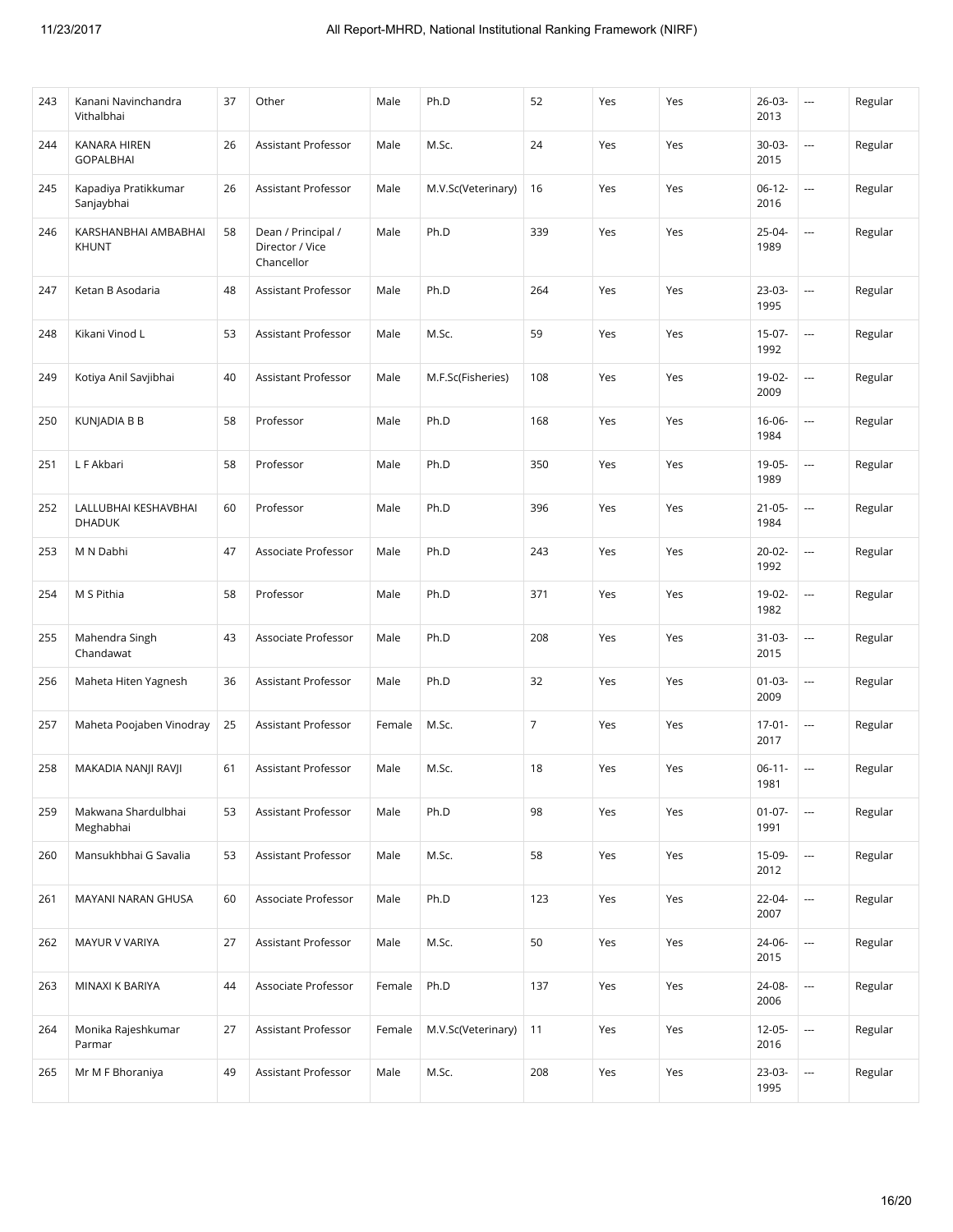| 266 | Ms Pushpa Yadav                    | 32 | Assistant Professor                                 | Female | M.Sc.              | 29  | Yes | Yes | 06-04-<br>2015      | ---                      | Regular |
|-----|------------------------------------|----|-----------------------------------------------------|--------|--------------------|-----|-----|-----|---------------------|--------------------------|---------|
| 267 | N K Jadav                          | 27 | Other                                               | Male   | M.Sc.              | 8   | Yes | Yes | $20 - 01 -$<br>2017 | ---                      | Regular |
| 268 | N K Mistry                         | 55 | Assistant Professor                                 | Male   | M.Sc.              | 336 | Yes | Yes | 24-05-<br>1989      | $\overline{\phantom{a}}$ | Regular |
| 269 | NATVARLAL SAVJIBHAI<br>LAKHANI     | 57 | Assistant Professor                                 | Male   | M.Sc.              | 358 | Yes | Yes | $07-05-$<br>1984    | $\ldots$                 | Regular |
| 270 | Nileshbhai Maganbhai<br>Kachhadiya | 30 | Assistant Professor                                 | Male   | M.Sc.              | 6   | Yes | Yes | $25 - 01 -$<br>2017 |                          | Regular |
| 271 | Nileshkumar Ratilal<br>Padaliya    | 30 | Assistant Professor                                 | Male   | M.V.Sc(Veterinary) | 6   | Yes | Yes | $05-12-$<br>2016    | ---                      | Regular |
| 272 | Nisha M Thaker                     | 33 | Assistant Professor                                 | Female | <b>MBA</b>         | 121 | Yes | Yes | $13-02-$<br>2009    | $\overline{\phantom{a}}$ | Regular |
| 273 | P B Bunsa                          | 59 | Assistant Professor                                 | Male   | M.Sc.              | 60  | Yes | Yes | $11 - 02 -$<br>1981 |                          | Regular |
| 274 | P N Vavaliya                       | 51 | <b>Assistant Professor</b>                          | Male   | M.Tech             | 200 | Yes | Yes | 14-06-<br>1989      | $\overline{a}$           | Regular |
| 275 | P R DAVARA                         | 37 | Assistant Professor                                 | Male   | Ph.D               | 96  | Yes | Yes | $16 - 02 -$<br>2009 | $\overline{\phantom{a}}$ | Regular |
| 276 | Panchabhai Khimabhai<br>Kapadiya   | 61 | Professor                                           | Male   | Ph.D               | 77  | Yes | Yes | 08-08-<br>1982      |                          | Regular |
| 277 | Parmar Hitendrakumar<br>Laxmanbhai | 40 | Assistant Professor                                 | Male   | M.Sc.              | 180 | Yes | Yes | $10 - 05 -$<br>2006 |                          | Regular |
| 278 | PARMAR PRAKASHKUMAR<br>VALABHAI    | 34 | Assistant Professor                                 | Male   | M.F.Sc(Fisheries)  | 102 | Yes | Yes | $13 - 02 -$<br>2009 | $\ldots$                 | Regular |
| 279 | PARMAR RAKESHKUMAR<br>SADABHAI     | 32 | Assistant Professor                                 | Male   | M.Sc.              | 58  | Yes | Yes | 06-09-<br>2012      | ---                      | Regular |
| 280 | Parthsarthi Pandya                 | 29 | Assistant Professor                                 | Male   | M.Tech             | 35  | Yes | Yes | $25-03-$<br>2015    | $\overline{\phantom{a}}$ | Regular |
| 281 | PATEL DHANESHKUMAR<br>VELJIBHAI    | 50 | Associate Professor                                 | Male   | Ph.D               | 256 | Yes | Yes | 23-03-<br>1995      | $\overline{\phantom{a}}$ | Regular |
| 282 | PATEL KAMLESHKUMAR<br>CHATURBHAI   | 50 | Dean / Principal /<br>Director / Vice<br>Chancellor | Male   | M.Tech             | 264 | Yes | Yes | 22-06-<br>1989      | $\overline{\phantom{a}}$ | Regular |
| 283 | PINKI SURENDRADUTT<br>SHARMA       | 28 | Assistant Professor                                 | Female | M.Sc.              | 6   | Yes | Yes | $19-01-$<br>2017    | $\cdots$                 | Regular |
| 284 | Polara Amit Manshukhbhai           | 26 | Assistant Professor                                 | Male   | Ph.D               | 6   | Yes | Yes | $17 - 01 -$<br>2017 | $\ldots$                 | Regular |
| 285 | POONAM I JETPARA                   | 35 | Assistant Professor                                 | Female | M.Sc.              | 52  | Yes | Yes | 25-03-<br>2013      | $\ldots$                 | Regular |
| 286 | PRABHU DAYAL KUMAWAT               | 41 | Associate Professor                                 | Male   | Ph.D               | 101 | Yes | Yes | $21 - 02 -$<br>2009 | $\hspace{0.05cm} \cdots$ | Regular |
| 287 | Pro V G Barad                      | 57 | Assistant Professor                                 | Male   | M.Sc.              | 312 | Yes | Yes | $07-05-$<br>1984    | $\ldots$                 | Regular |
| 288 | Prof M J Gojiya                    | 47 | Assistant Professor                                 | Male   | M.Tech             | 99  | Yes | Yes | 12-06-<br>2009      | $\hspace{0.05cm} \cdots$ | Regular |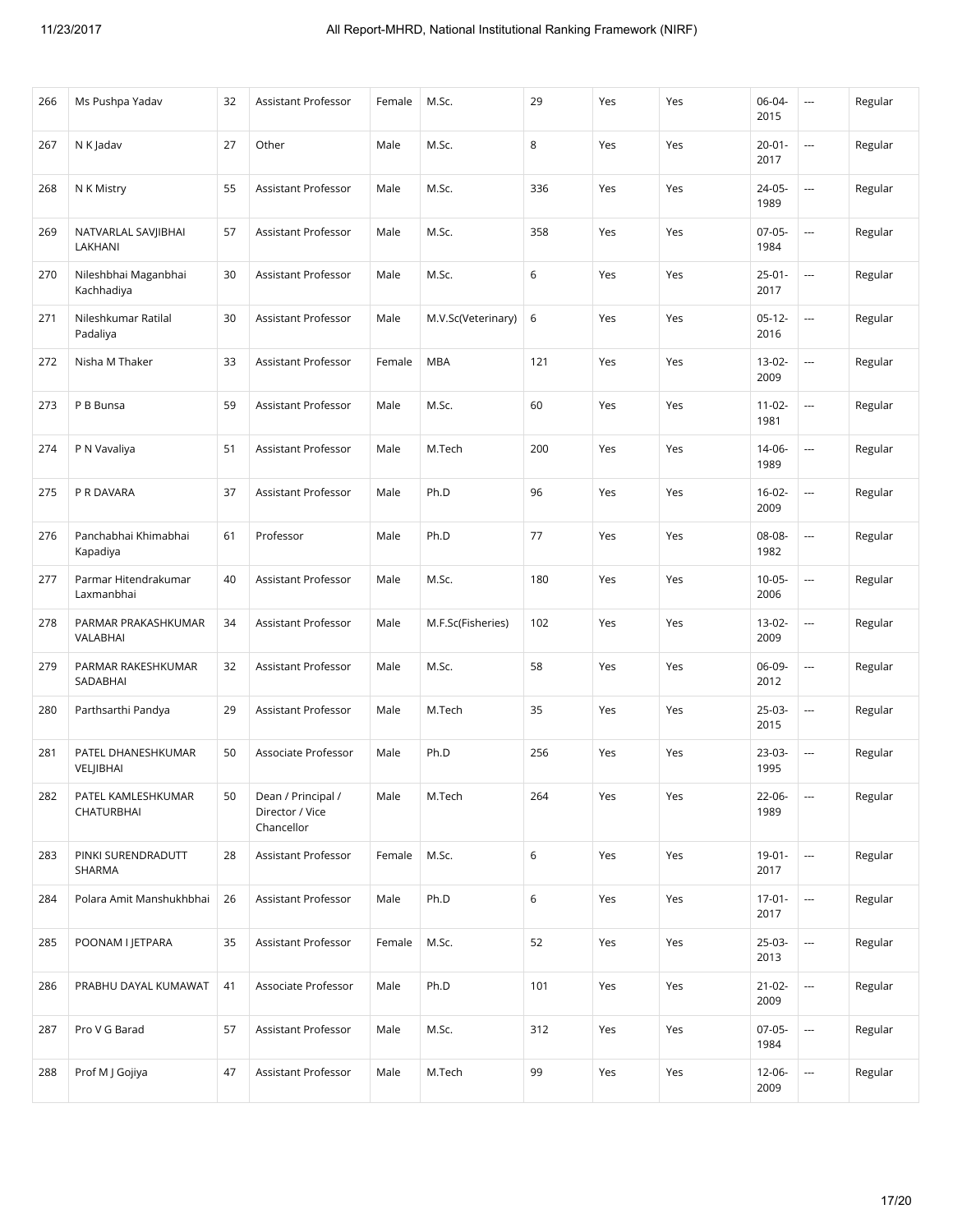| 289 | Prof A A Vyas                          | 60 | Associate Professor                                 | Male   | M.Sc.              | 25               | Yes | Yes | 29-02-<br>1992      | ---                      | Regular |
|-----|----------------------------------------|----|-----------------------------------------------------|--------|--------------------|------------------|-----|-----|---------------------|--------------------------|---------|
| 290 | Prof A G Gadhia                        | 61 | Associate Professor                                 | Male   | M.Sc.              | 420              | Yes | Yes | 18-08-<br>1982      |                          | Regular |
| 291 | Prof A S Jadeja                        | 24 | <b>Assistant Professor</b>                          | Male   | M.Sc.              | $\boldsymbol{7}$ | Yes | Yes | $17-01-$<br>2017    | $\ldots$                 | Regular |
| 292 | Prof B B Limbasiya                     | 51 | Assistant Professor                                 | Male   | M.Tech             | 337              | Yes | Yes | 19-06-<br>1989      | $\ldots$                 | Regular |
| 293 | Prof D M Panara                        | 59 | Assistant Professor                                 | Male   | M.Sc.              | 58               | Yes | Yes | $05 - 11 -$<br>1981 | $\overline{\phantom{a}}$ | Regular |
| 294 | PROF DHARMESH K<br><b>DAVARA</b>       | 30 | Assistant Professor                                 | Male   | M.Sc.              | 14               | Yes | Yes | $19 - 01 -$<br>2017 | $\ldots$                 | Regular |
| 295 | Prof J C Dhingani                      | 29 | Assistant Professor                                 | Male   | M.Sc.              | 28               | Yes | Yes | $01 - 04 -$<br>2015 | $\overline{\phantom{a}}$ | Regular |
| 296 | Prof K H Ribadiya                      | 61 | Assistant Professor                                 | Male   | M.Sc.              | 320              | Yes | Yes | $11-03-$<br>1981    | $\overline{\phantom{a}}$ | Regular |
| 297 | Prof M K Ghelani                       | 27 | Assistant Professor                                 | Male   | M.Sc.              | 28               | Yes | Yes | 24-03-<br>2015      |                          | Regular |
| 298 | Prof R L Chitroda                      | 40 | <b>Assistant Professor</b>                          | Male   | M.Sc.              | 119              | Yes | Yes | 28-08-<br>2008      | $\ldots$                 | Regular |
| 299 | Prof R M Vikani                        | 53 | <b>Assistant Professor</b>                          | Male   | M.Sc.              | 72               | Yes | Yes | 22-03-<br>1995      | $\overline{\phantom{a}}$ | Regular |
| 300 | Prof Ravishkumar Lavjibhai<br>Davariya | 60 | Assistant Professor                                 | Male   | M.Sc.              | 68               | Yes | Yes | $26 - 05 -$<br>2009 |                          | Regular |
| 301 | Prof TUSHAR H DAVE                     | 37 | Assistant Professor                                 | Male   | M.Sc.              | 101              | Yes | Yes | $16 - 02 -$<br>2009 | $\ldots$                 | Regular |
| 302 | Prof V L Gondaliya                     | 59 | Assistant Professor                                 | Male   | M.Sc.              | 360              | Yes | Yes | 27-07-<br>1984      | ---                      | Regular |
| 303 | R J Patel                              | 34 | Assistant Professor                                 | Male   | Ph.D               | 138              | Yes | Yes | $16 - 02 -$<br>2009 | $\ldots$                 | Regular |
| 304 | R M Javia                              | 40 | Associate Professor                                 | Male   | Ph.D               | 131              | Yes | Yes | 22-08-<br>2006      | $\overline{\phantom{a}}$ | Regular |
| 305 | R P Juneja                             | 51 | Assistant Professor                                 | Male   | M.Sc.              | 356              | Yes | Yes | $23-05-$<br>1995    | $\overline{\phantom{a}}$ | Regular |
| 306 | RAJIV KUMAR                            | 32 | Assistant Professor                                 | Male   | Ph.D               | 59               | Yes | Yes | 06-09-<br>2012      | $\overline{\phantom{a}}$ | Regular |
| 307 | RAMDEVPUTRA<br>MANOJKUMAR<br>VASANTDAS | 58 | Dean / Principal /<br>Director / Vice<br>Chancellor | Male   | Ph.D               | 398              | Yes | Yes | $21 - 05 -$<br>1984 | $\ldots$                 | Regular |
| 308 | Ramesh J Padodara                      | 39 | Assistant Professor                                 | Male   | M.V.Sc(Veterinary) | 100              | Yes | Yes | $26 - 03 -$<br>2009 | $\overline{\phantom{a}}$ | Regular |
| 309 | RATHOD VIRAJ<br>BHARATBHAI             | 27 | Assistant Professor                                 | Female | M.Sc.              | 26               | Yes | Yes | $21 - 05 -$<br>2015 | $\hspace{0.05cm} \ldots$ | Regular |
| 310 | RAVAL LATABEN<br>JAYESHTHARAM          | 38 | Associate Professor                                 | Female | Ph.D               | 214              | Yes | Yes | 26-08-<br>2008      | $\ldots$                 | Regular |
| 311 | Rukam Singh Tomar                      | 39 | Associate Professor                                 | Male   | Ph.D               | 107              | Yes | Yes | 25-08-<br>2008      | $\ldots$                 | Regular |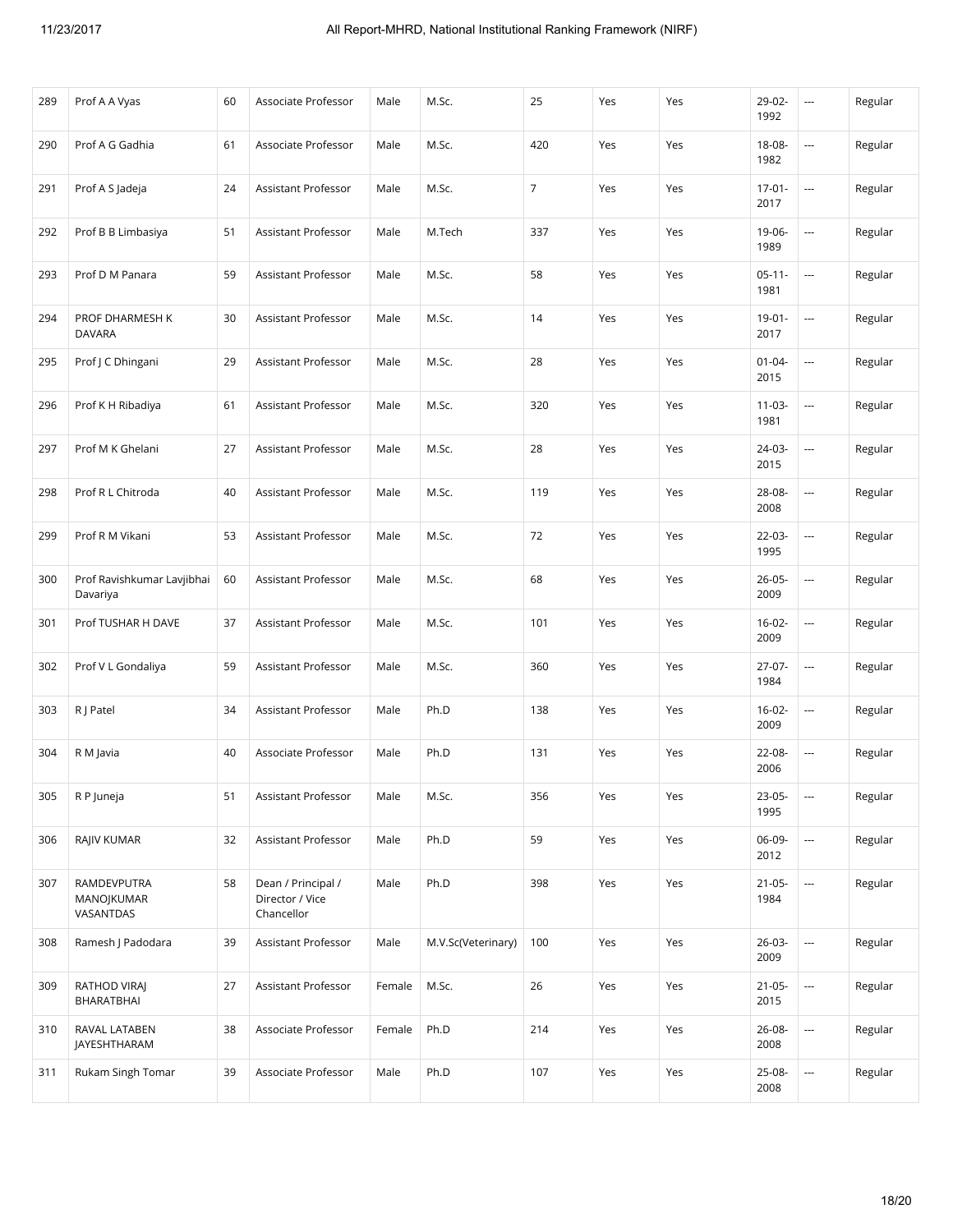| 312 | <b>RUPESHKUMAR</b><br>JAGDISHCHANDRA RAVAL | 35 | Assistant Professor        | Male   | M.V.Sc(Veterinary) | 94    | Yes | Yes | 05-09-<br>2012      | $\cdots$                 | Regular |
|-----|--------------------------------------------|----|----------------------------|--------|--------------------|-------|-----|-----|---------------------|--------------------------|---------|
| 313 | S H Lakhani                                | 28 | Assistant Professor        | Male   | M.Sc.              | 31    | Yes | Yes | 30-03-<br>2015      | $\overline{\phantom{a}}$ | Regular |
| 314 | S R Thaker                                 | 56 | Assistant Professor        | Male   | M.Sc.              | 131   | Yes | Yes | 18-04-<br>1989      | $\overline{\phantom{a}}$ | Regular |
| 315 | SAGAR VINODKUMAR<br>KELAIYA                | 27 | Assistant Professor        | Male   | M.Tech             | 8     | Yes | Yes | $08-12-$<br>2016    | $\ldots$                 | Regular |
| 316 | Sakarvadia Hasmukhray<br>Lakhabhai         | 52 | Assistant Professor        | Male   | Ph.D               | 326   | Yes | Yes | 22-05-<br>1995      | $\overline{\phantom{a}}$ | Regular |
| 317 | SANDIPKUMAR VALJIBHAI<br>LATHIYA           | 26 | Assistant Professor        | Male   | M.Sc.              | $6\,$ | Yes | Yes | $18 - 01 -$<br>2017 | $\ldots$                 | Regular |
| 318 | Sanjay Nanjibhai<br>Ghodasara              | 35 | Assistant Professor        | Male   | M.V.Sc(Veterinary) | 113   | Yes | Yes | 24-02-<br>2009      | $\ldots$                 | Regular |
| 319 | SANTOSH MARANDI                            | 34 | Assistant Professor        | Male   | Ph.D               | 58    | Yes | Yes | 11-09-<br>2012      | ---                      | Regular |
| 320 | SAPRE SARANG S                             | 30 | Assistant Professor        | Male   | Ph.D               | 27    | Yes | Yes | $26 - 03 -$<br>2015 |                          | Regular |
| 321 | Shivani R Patel                            | 25 | Assistant Professor        | Female | M.Sc.              | $6\,$ | Yes | Yes | $16 - 01 -$<br>2017 | $\ldots$                 | Regular |
| 322 | SHRIKANT SOMA PATIL                        | 37 | Assistant Professor        | Male   | Ph.D               | 98    | Yes | Yes | 07-09-<br>2012      | $\overline{\phantom{a}}$ | Regular |
| 323 | SINDHI SAMIULLAKHAN<br>HUSENKHAN           | 38 | Assistant Professor        | Male   | M.V.Sc(Veterinary) | 64    | Yes | Yes | $14-10-$<br>2011    | $\ldots$                 | Regular |
| 324 | Smt A K Baraiya                            | 34 | Assistant Professor        | Female | M.Sc.              | 132   | Yes | Yes | 17-08-<br>2006      | $\ldots$                 | Regular |
| 325 | Solanki RAndhir<br>MAndabhai               | 52 | Associate Professor        | Male   | Ph.D               | 264   | Yes | Yes | 20-03-<br>1995      | $\sim$                   | Regular |
| 326 | Sujata J Parmar                            | 26 | Assistant Professor        | Female | M.Sc.              | 15    | Yes | Yes | 19-05-<br>2016      | $\ldots$                 | Regular |
| 327 | T C POONIA                                 | 44 | Assistant Professor        | Male   | Ph.D               | 72    | Yes | Yes | 30-08-<br>2008      | $\sim$                   | Regular |
| 328 | Tank Ketan Vallabhdas                      | 31 | <b>Assistant Professor</b> | Female | M.F.Sc(Fisheries)  | 104   | Yes | Yes | $16-02-$<br>2009    | $\ldots$                 | Regular |
| 329 | Tapas Kumar Patbandha                      | 32 | Assistant Professor        | Male   | Ph.D               | 54    | Yes | Yes | $11-01-$<br>2013    | $\overline{\phantom{a}}$ | Regular |
| 330 | Thanki Dhaval Santibhai                    | 35 | Assistant Professor        | Male   | M.E.               | 140   | Yes | Yes | $16-02-$<br>2009    | $\ldots$                 | Regular |
| 331 | U D Patel                                  | 36 | Associate Professor        | Male   | Ph.D               | 111   | Yes | Yes | 13-07-<br>2011      | $\hspace{0.05cm} \cdots$ | Regular |
| 332 | U K Kandoliya                              | 49 | Assistant Professor        | Male   | Ph.D               | 216   | Yes | Yes | $27-03-$<br>1994    | $\overline{\phantom{a}}$ | Regular |
| 333 | Upadhyay Satishkumar<br>Manshukhbhai       | 57 | Professor                  | Male   | Ph.D               | 228   | Yes | Yes | 24-08-<br>1984      | $\overline{\phantom{a}}$ | Regular |
| 334 | V D Vora                                   | 51 | Assistant Professor        | Male   | M.Sc.              | 268   | Yes | Yes | 24-03-<br>1995      | $\ldots$                 | Regular |
| 335 | V P Sangani                                | 51 | Assistant Professor        | Male   | Ph.D               | 180   | Yes | Yes | $16 - 06 -$<br>1989 | $\ldots$                 | Regular |